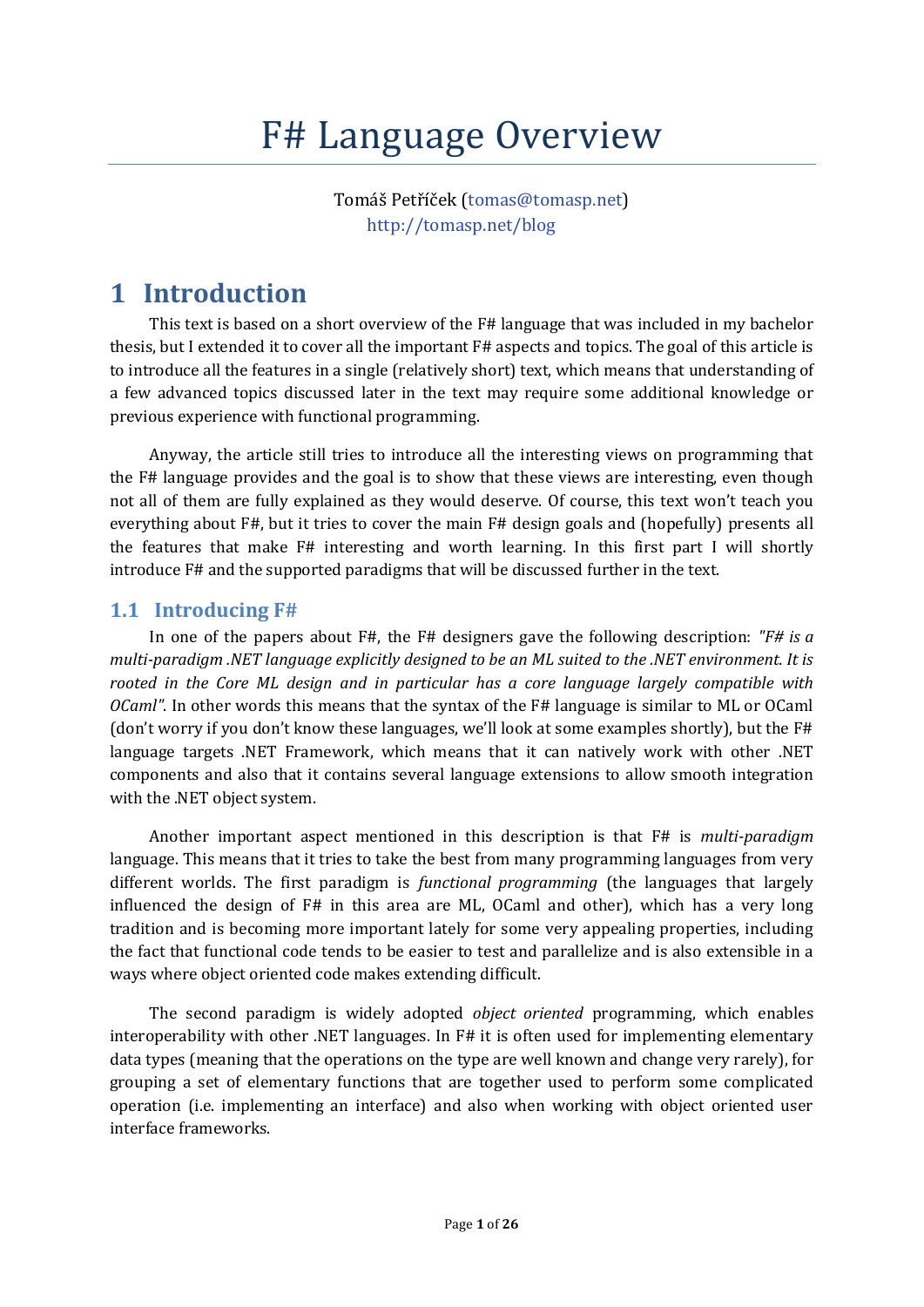Finally, the third paradigm supported by F# is *language oriented programming* (the design of F# in this area is largely influenced by ML, Haskell and also by LINQ). In general, language oriented programming is focused on developing executors for some code which has a structure of a language (be it a declarative language like XML, or a fully powerful language like some subset of F#). In this overview, I will focus on two techniques provided by F# that allow you to give a different meaning to blocks of F# code. In a programming language theory, this is often called *internal domain specific languages*, because the code is written in the host language, but is specifically designed as a way for solving problems from some specific *domain*. An example of such language (and an associated executor) is a block of code that is written as a linear code, but is executed asynchronously (in F# this can be implemented using *computation expressions*), or a query that is written in F#, but is executed as a SQL code by some database server (this can be implemented using F# *quotations*).

## **1.2 Organization of the Text**

In the rest of this article series we will look at all these three paradigms supported by F# starting with functional programming and basic F# types used when writing code in a functional way, continuing with object oriented programming and the support for .NET interoperability which is closely related to the OOP in F#. Lastly, we will look at the language oriented programming paradigm including some of the most important .NET and F# library functions that make it possible.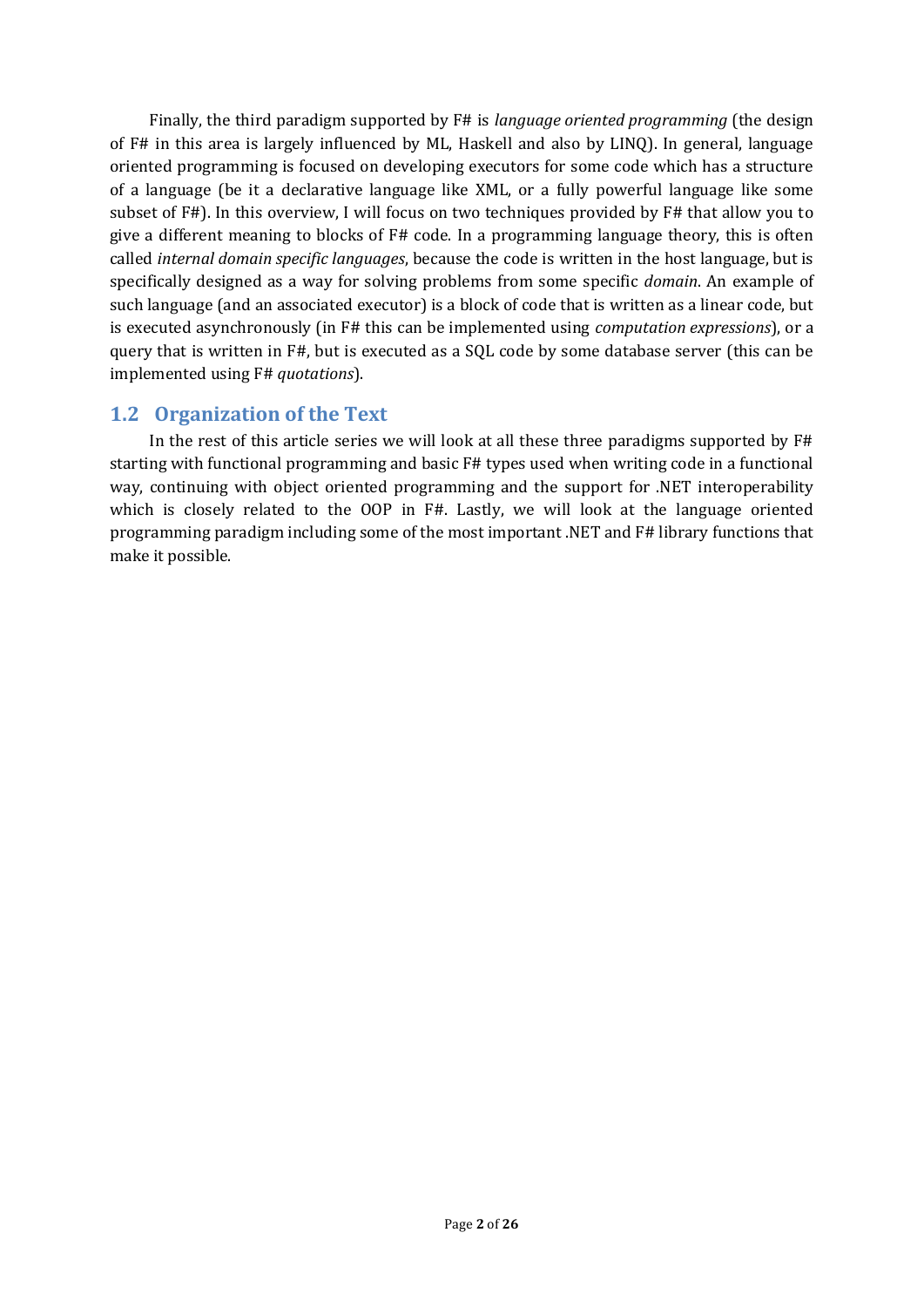## 2 **Functional Programming**

As already mentioned, F# is a typed functional language, by which I mean that types of all values are determined during the compile-time. However, thanks to the use of a *type inference*, the types are explicitly specified in the code very rarely as we will see in the following examples. The type inference means that the compiler deduces the type from the code, so for example when calling a function that takes int as an argument and returns string as a result, the compiler can infer the type of the variable where the result is assigned (it has to be string) as well as the type of the variable that is given as an argument (it has to be int). Basic data types (aside from a standard set of primitive numeric and textual types that are present in any .NET language) available in F# are tuple, discriminated union, record, array, list, function and object. In the following quick overview, we will use the F# interactive, which is a tool that compiles and executes the entered text on the fly.

The F# interactive can be either used from Visual Studio or by running the fsi.exe from the F# installation directory. In the whole article series we will also use the F# lightweight syntax, which makes the code white-space sensitive, but simplifies many of the syntactical rules. To enable the lightweight syntax enter the following command in the FSI:

#### > #light;;

The double semicolon is used as the end of the FSI input and sends the entered text to the compiler. This allows us to enter multiple lines of code in a single command. With a few exceptions (mostly when showing a declaration of a complex type) all the code samples in this article are written as commands for FSI including the double semicolon and the result printed by the FSI. Longer code samples can be entered to FSI as well - just add the double semicolon to terminate the input.

## **2.1 F# Data Types Overview**

#### **Tuples**

The first example demonstrates constructing and deconstructing a tuple type. Tuple is simple type that groups together two or more values of any (possibly different) types, for example int and string:

```
> let tuple = (42, "Hello world!");;
val tuple : int * string
> let (num, str) = tuple;;
val num : int
val str : string
```
As you can see, the compiler deduced a type of the expression that is present on the right side of the equals sign and the F# interactive printed the type, so we can review it. In this example the type of a first element in a tuple is int and the type of the second element is string. The asterisk denotes that the type is a tuple. Similarly, you can define a tuple with more than three elements, but the type changes with the number of elements in a tuple, which means that tuples can't be used for storing an unknown number of values. This can be done using lists or arrays, which will be discussed later.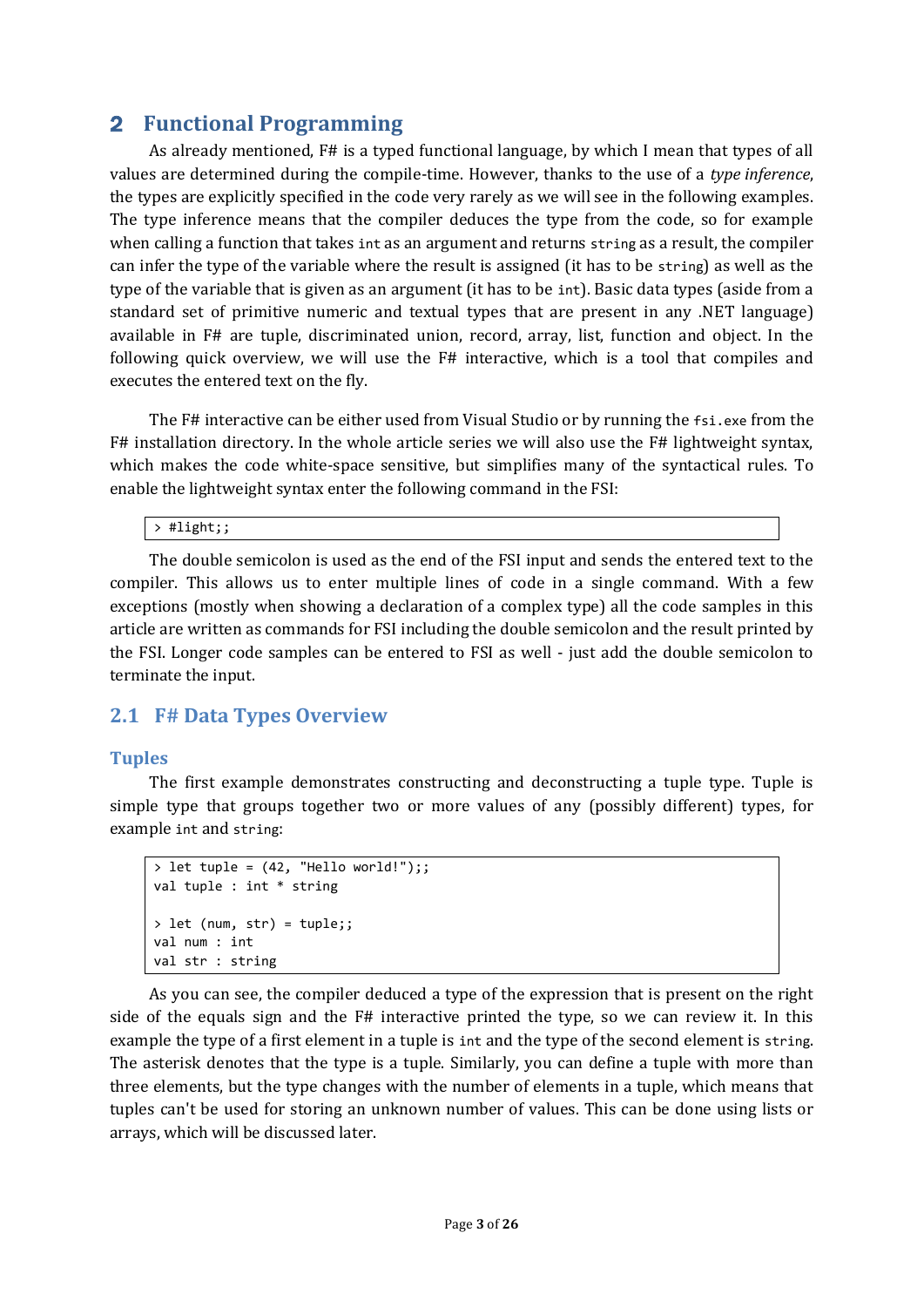The syntax used for deconstructing the value into variables num and str is in general called pattern matching and it is used very often in the F# language – the aim of pattern matching is to allow matching a value against a pattern that specifies different view of the data type – in case of tuple, one view is a single value (of type tuple) and the second view is a pair of two values (of different types). Pattern matching can be used with all standard F# types, most notably with tuples, discriminated unions and record types. In addition, F# also supports generalized pattern matching constructs called *active patterns*, which are discussed later in this overview.

Tuple types are very handy for returning multiple values from functions, because this removes the need to declare a new class or use references when writing a function that performs some simple operation resulting in more returned values (especially in places where C# uses ref and out parameters). In general, I would recommend using tuples when the function is either simple (like division with remainder), local (meaning that it will not be accessed from a different module or file) or it is likely to be used with pattern matching. For returning more complicated structures it is better to use record types which will be discussed shortly.

#### **Discriminated Union**

In the next sample we demonstrate working with the discriminated union type. This type is used for representing a data type that store one of several possible options (where the options are well known when writing the code). One common example of data type that can be represented using discriminated unions is an *abstract syntax tree* (i.e. an expression in some programming language):

```
> // Declaration of the 'Expr' type
   type Expr = 
   | Binary of string * Expr * Expr
   | Variable of string 
   | Constant of int;;
\left(\ldots\right)> // Create a value 'v' representing 'x + 10'
  let v = Binary(" +", Variable "x", Constant 10);;
val v : Expr
```
To work with the values of a discriminated union type, we can again use pattern matching. In this case we use the match language construct, which can be used for testing a value against several possible patterns – in case of the Expr type, the possible options are determined by all identifiers used when declaring the type (these are called *constructors*), namely Binary, Variable and Constant. The following example declares a function eval, which evaluates the given expression (assuming that getVariableValue is a function that returns a value of variable):

```
> let rec eval x =
    match x with
    | Binary(op, 1, r) ->
        let (lv, rv) = (eval 1, eval r)if (op = "-") then lv + rvelif (op = "-") then lv - rv else failwith "Unknonw operator!"
     | Variable(var) -> 
         getVariableValue var
    | Constant(n) ->
        n;;
val eval : Expr -> int
```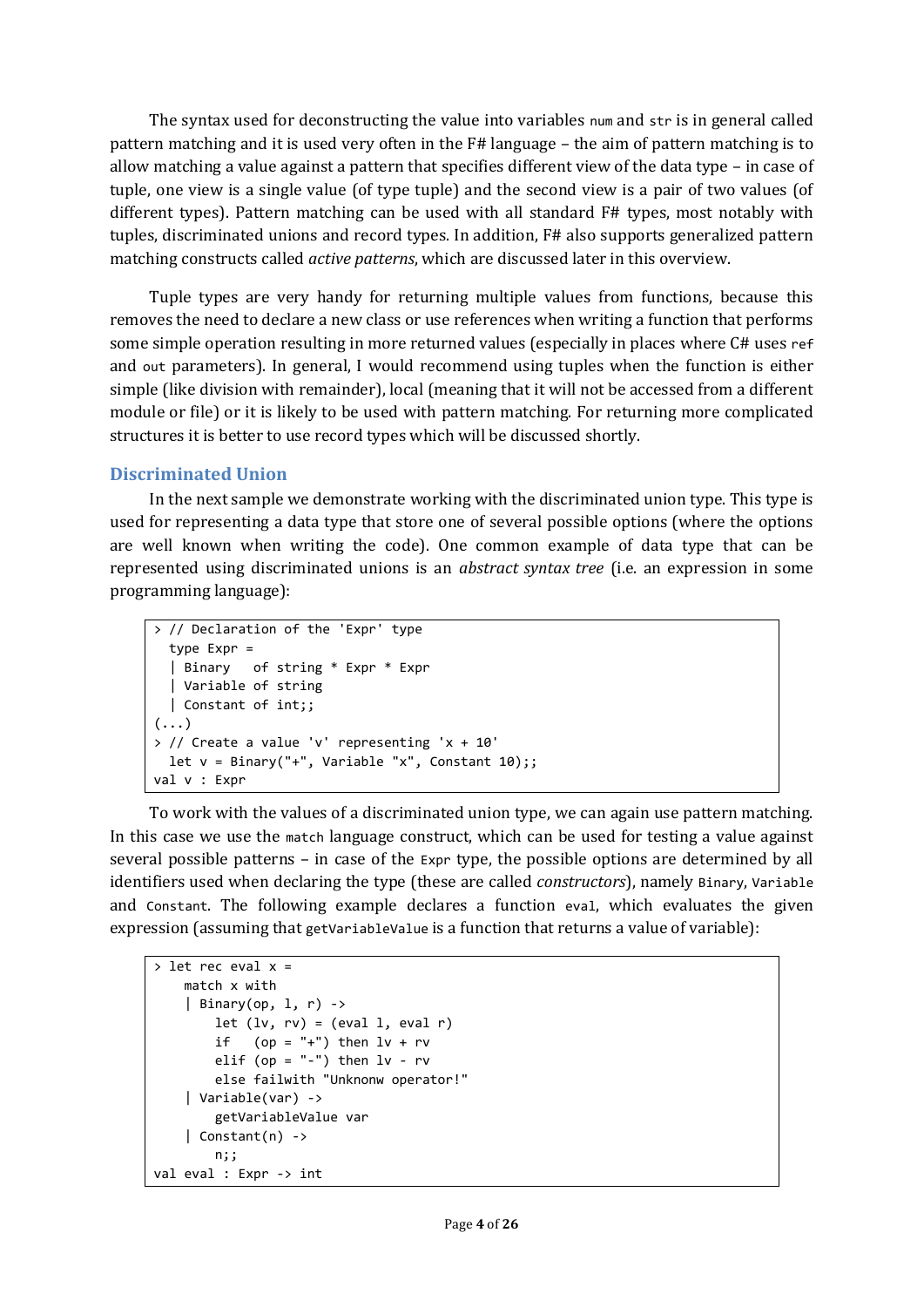When declaring a function we can use the let keyword that is used for binding a value to a name. I don't use a term *variable* known from other programming languages for a reason that will be explained shortly. When writing a recursive function, we have to explicitly state this using the rec keyword as in the previous example.

Discriminated unions form a perfect complement to the typical object-oriented inheritance structure. In an OO hierarchy the base class declares all methods that are overridden in derived classes, meaning that it is easy to add new type of value (by adding a new inherited class), but adding a new operation requires adding method to all the classes. On the other side, a discriminated union defines all types of values in advance, which means that adding a new function to work with the type is easy, but adding a new type of value (new constructor to the discriminated union) requires modification of all existing functions. This suggests that discriminated unions are usually a better way for implementing a Visitor design pattern in F#.

#### **Records**

The next data type that we will look at is a record type. It can be viewed as a tuple with named members (in case of record these are called *labels*), which can be accessed using a dotnotation and as mentioned earlier it is good to use this type when it would be difficult to understand what the members in a tuple represent. One more difference between a record type and a tuple is that records have to be declared in advance using a type construct:

```
> // Declaration of a record type 
   type Product = { Name:string; Price:int };;
> // Constructing a value of the 'Product' type
 let p = \{ Name="Test"; Price=42; \};val p : Product
> p.Name;;
val it : string = "Test"
> // Creating a copy with different 'Name'
  let p2 = \{ p \text{ with Name} = "Test2" };
val p2 : Product
```
The last command uses an interesting construct - the with keyword. The record types are by default immutable, meaning that the value of the member can't be modified. Since the members are immutable you will often need to create a copy of the record value with one (or more) modified members. Doing this explicitly by listing all the members would be impractical, because it would make adding a new members very difficult, so F# supports the with keyword to do this.

F# records are in many ways similar to classes and they can be, indeed, viewed as simplified classes. Record types are by default immutable, which also means that F# use a structural comparison when comparing two values of a record type (instead of the default reference comparison used when working with classes) and if you need this behavior (e.g. for storing records as a keys in a dictionary) it is very practical to use them. Also, using a record instead of a class is a good idea in a functional code where you can use the with construct. Exposing a record type in a public interface of the module requires additional care and it is often useful to make the labels available as members, which makes it easier to modify implementation of the type later. This topic will be further discussed in the third part of this article series.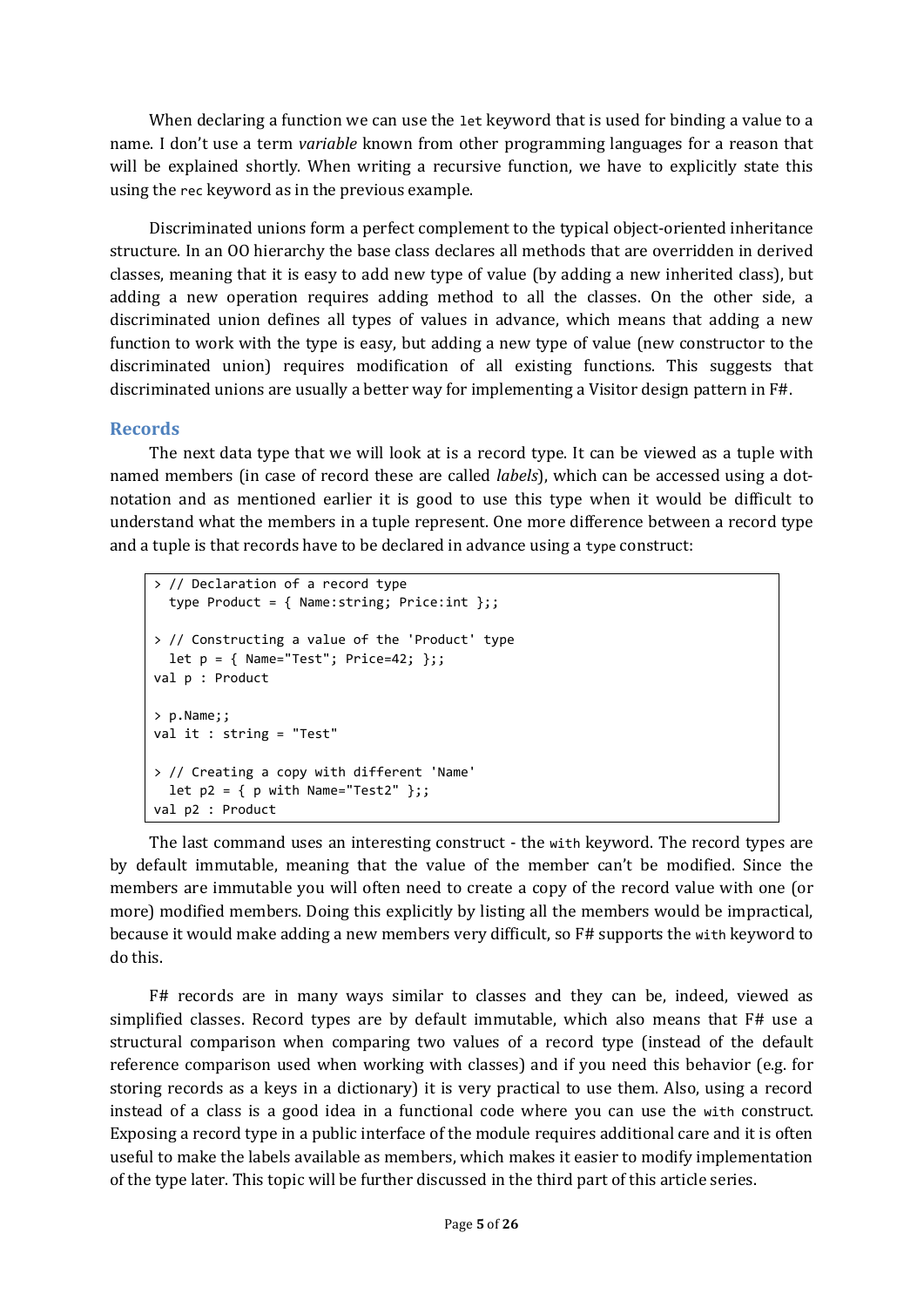#### **Lists**

The types used for storing collections of values are list and array. F# list is a typical linkedlist type known from many functional languages – it can be either an empty list (written as [1] or a cell containing a value and a reference to the tail, which is itself a list (written as value::tail). It is also possible to write a list using a simplified syntax, which means that you can write [1; 2; 3] instead of  $1:2:3:1$  [which is exactly the same list written just using the two basic list constructors). Array is a .NET compatible mutable array type, which is stored in a continuous memory location and is therefore very efficient – being a mutable type, array is often used in imperative programming style, which will be discussed later. The following example shows declaration of a list value and an implementation of a recursive function that adds together all elements in the list:

```
> let nums = [1; 2; 3; 4; 5];;
val nums : list<int>
> let rec sum list = 
     match list with
    \vert h::tail -> (sum tail) + h
    | 1 - > 0val sum : list<int> -> int
```
Similarly as earlier we declared a recursive function using let rec and inside the body we used pattern matching to test whether the list is an empty list or a list cell. Note that list is a generic type, which means that it can store values of any F# type. The type in our example is list<int>, which means that the declared instance of list contains integers. Functions working with generic types can be restricted to some specific type - for example the sum function above requires a list of integers that can be added (this is inferred by the type inference, because the default type used with the + operator is int). Alternatively, the function can be generic as well, which means that it works with any lists - for example a function that returns the last element in the list doesn't depend on the type and so it can be generic. The signature of a generic function to return the last element would be last : list<'a> -> 'a.

An important feature when writing recursive functions in F# is the support for *tail-calls*. This means that when the last operation performed by the function is a call to a function (including a recursive call to itself), the runtime drops the current stack frame, because it isn't needed anymore - the value returned by the called function is a result of the caller. This minimizes a chance for getting a stack overflow exception. The sum function from the previous example can be written using an auxiliary function that uses a tail recursion as following:

```
> // 'acc' is usually called an 'accumulator' variable
   let rec sumAux acc list = 
     match list with
     | h::tail -> sumAux (acc + h) tail
    | | \rightarrow acc
val sum : int -> list<int> -> int
> let sum list = sumAux 0 list
val sum : list<int> -> int
```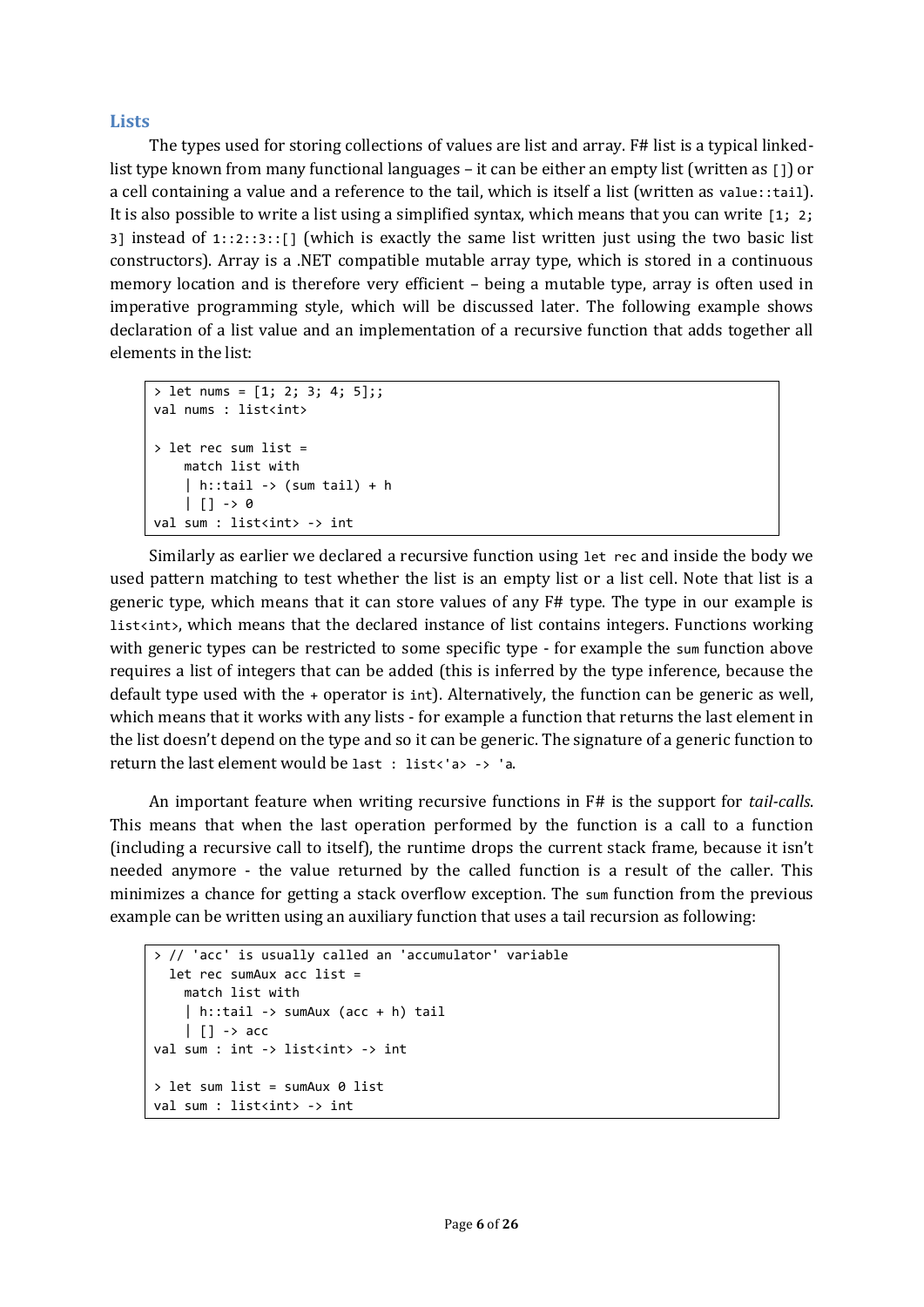#### **Functions**

Finally, the type that gives name to the whole *functional programming* is a function. In F#, similarly to other functional languages, functions are first-class values, meaning that they can be used in a same way as any other types. They can be given as an argument to other functions or returned from a function as a result (a function that takes function as an argument or returns function as a result is called *high-order* function) and the function type can be used as a type argument to generic types - you can for example create a list of functions. The important aspect of working with functions in functional languages is the ability to create closures – creating a function that captures some values available in the current stack frame. The following example demonstrates a function that creates and returns a function for adding specified number to an initial integer:

```
> let createAdder n = (fun arg -> n + arg);;
val createAdder : int -> int -> int
> let add10 = createAdder 10;;
val add10 : int -> int
> add10 32;;
val it : int = 42
```
In the body of the createAdder function we use a fun keyword to create a new unnamed function (a function constructed in this way is called a *lambda function*). The type of createAdder (int -> int -> int) denotes that when the function is called with int as an argument, it produces a value of type function (which takes an integer as a parameter and produces an integer as a result). In fact, the previous example could be simplified, because any function taking more arguments is treated as a function that produces a function value when it is given the first argument, which means that the following code snippet has the same behavior. Also note that the types of the function createAdder declared earlier and the type of the function add are the same):

```
> let add a b = a + b;;
val add : int -> int -> int
> let add10 = add 10;;
val add10 : int -> int
```
When declaring the function value add10 in this example, we used a function that expects two arguments with just one argument. The result is a function with a fixed value of the first argument which now expects only one (the second) argument. This aspect of working with functions is known as *currying*.

Many functions in the F# library are implemented as high-order functions and functions as an arguments are often used when writing a *generic* code, that is a code that can work with generic types (like list<'a>, which we discussed earlier). For example standard set of functions for manipulating with list values is demonstrated in the following example:

```
> let odds = List.filter (fun n -> n%2 <> 0) [1; 2; 3; 4; 5];;
val odds : list<int> = [1; 3; 5]> let squares = List.map (fun n -> n * n) odds;;
val squares : list<int> = [1; 9; 25]
```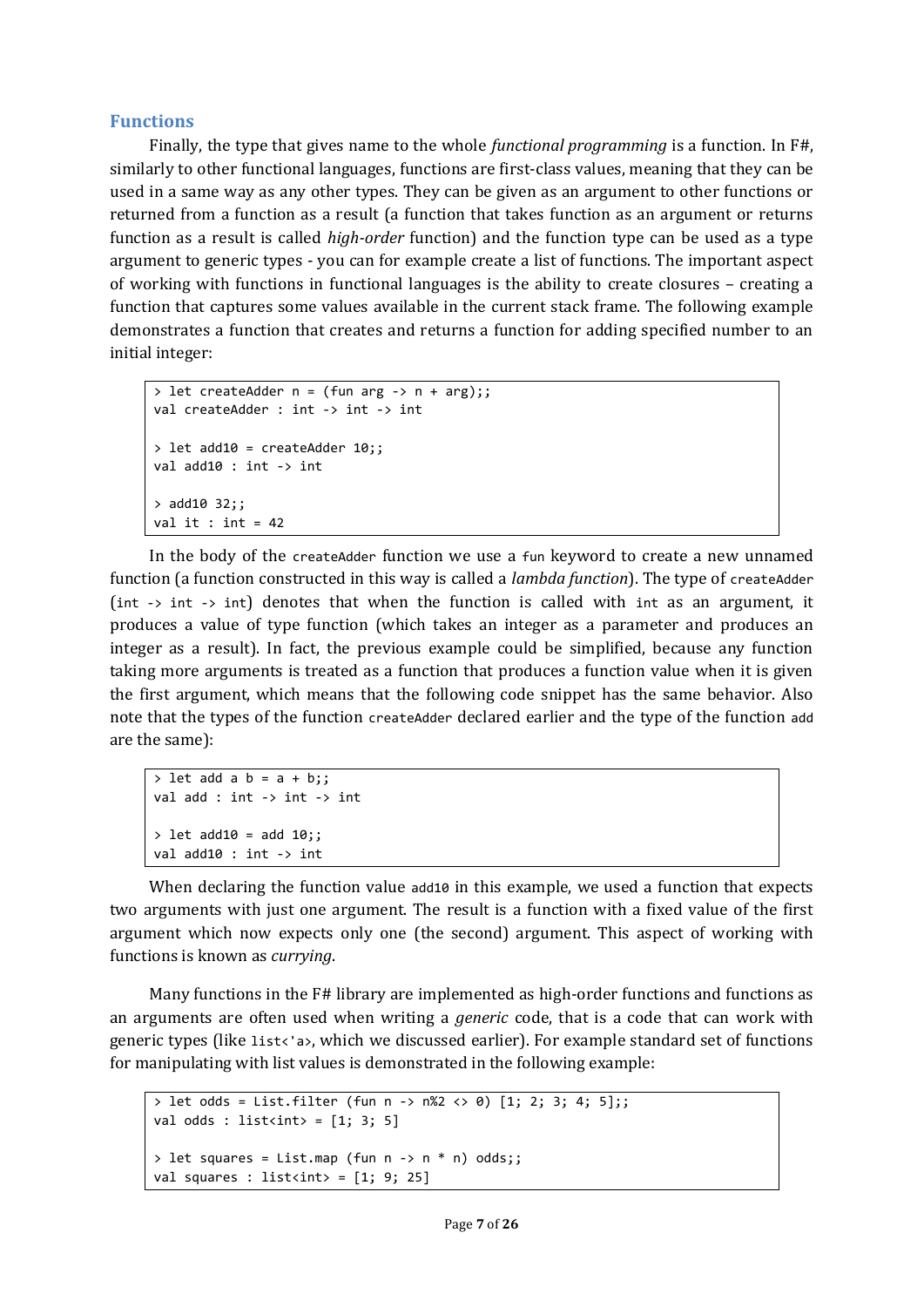It is interesting to note that the functions that we used for manipulating with lists are generic (otherwise they wouldn't be very useful!). The signature of the filter function is ('a -> bool) -> list<'a> -> list<'a>, which means that the function takes list of some type as a second argument and a function that returns a true or false for any value of that type, finally the result type is same as the type of the second argument. In our example we instantiate the generic function with a type argument int, because we're filtering a list of integers. The signatures of generic functions often tell a lot about the function behavior. When we look at the signature of the map function  $((a \rightarrow b) \rightarrow list \& 'a) \rightarrow list \& 'b)$  we can deduce that map calls the function given as a first argument on all the items in the list (given as a second argument) and returns a list containing the results.

In the last example we will look at the pipelining operator  $(|\cdot)|$  and we will also look at one example that demonstrates how currying makes writing the code easier - we will use the add function declared earlier:

```
> let nums = [1; 2; 3; 4; 5];val nums : list<int>
> let odds_plus_ten = 
        nums 
    |> List.filter (fun n-> n\%2 \le 0)
    |> List.map (add 10)
val odds_plus_ten : list<int> = [11; 13; 15];;
```
Sequences of filter and map function calls are very common and writing it as a single expression would be quite difficult and not very readable. Luckily, the sequencing operator allows us to write the code as a single expression in a more readable order - as you can see in the previous example, the value on the left side of the |> operator is given as a last argument to the function call on the right side, which allows us to write the expression as sequence of ordinary calls, where the state (current list) is passed automatically to all functions. The line with List.map also demonstrates a very common use of currying. We want to add 10 to all numbers in the list, so we call the add function with a single argument, which produces a result of the type we needed - a function that takes an integer as an argument and returns an integer (produced by adding 10) as the result.

## **2.2 Function Composition**

One of the most interesting aspects of working with functions in functional programming languages is the possibility to use function composition operator. This means that you can very simply build a function that takes an argument, invokes a first function with this argument and passes the result to a second function. For example, you can compose a function fst, which takes a tuple (containing two elements) and returns the first element in the tuple with a function uppercase, which takes a string and returns it in an uppercase:

```
> (fst >> String.uppercase) ("Hello world", 123);;
val it : string = "HELLO WORLD"
> let data = [ ("Jim", 1); ("John", 2); ("Jane", 3) ];;
val data : (string * int) list
> data |> List.map (fst >> String.uppercase);;
val it : string list = ["JIM"; "JOHN"; "JANE"]
```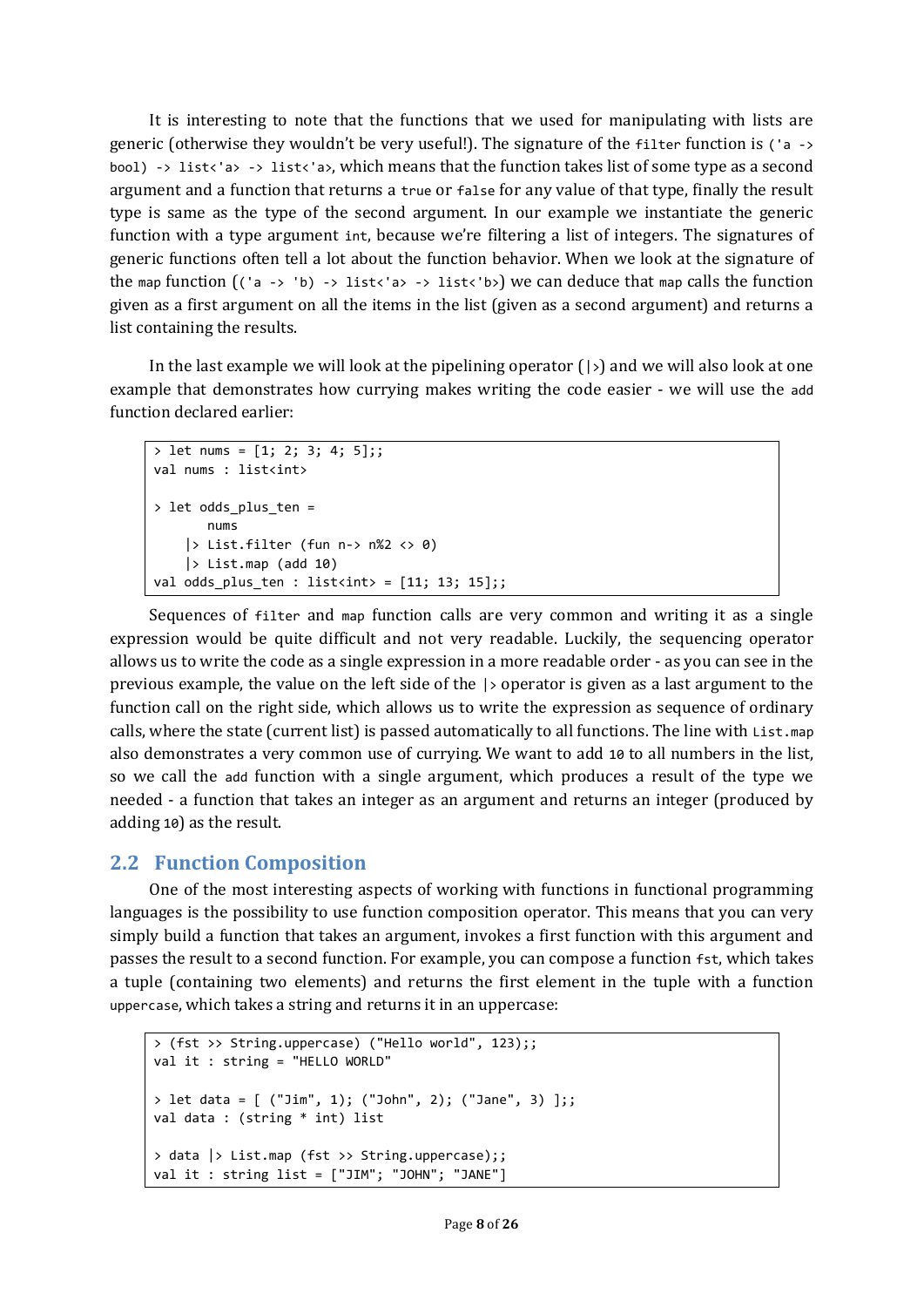In the first command, we just compose the functions and call the returned function with a tuple as an argument, however the real advantage of this trick becomes more obvious in the third command, where we use the function composition operator  $\rightarrow$ ) to build a function that is given as an argument to a map function that we used earlier. The function composition allows us to build a function without explicitly using a lambda function (written using the fun keyword) and when this features are used reasonably it makes the code more compact and keeps it very readable.

## **2.3 Expressions and Variable Scoping**

The F# language doesn't have a different notion of a statement and an expression, which means that every language construct is an expression with a known return type. If the construct performs only a *side effect* (for example printing to a screen or modifying a global mutable variable or a state of .NET object) and doesn't return any value then the type of the construct is unit, which is a type with only one possible value (written as "()"). The semicolon symbol  $\mathfrak{f}$ ; is used for sequencing multiple expressions, but the first expression in the sequence should have a unit as a result type. The following example demonstrates how the if construct can be used as an expression in F# (though in the optional F# lightweight syntax, which makes whitespace significant and which we used in the rest of this overview, the semicolon symbol can be omitted):

```
> let n = 1
   let res = 
    if n = 1 then
       printfn "..n is one..";
        "one"
     else
       "something else";;
..n is one..
val res : string = "one"
```
When this code executes it calls the true branch of the if expression, which first calls a side-effecting function, which prints a string and then returns a string ("one") as the result. The result is then assigned to the res value.

Unlike some languages that allow one variable name to appear only once in the entire function body (e.g. C#) or even treat all variables declared inside the body of a function as a variable with scope of the whole function (e.g. Visual Basic or JavaScript), the scope of F# values is determined by the let binding and it is allowed to hide a value by declaring a value with the same name. The following (slightly esoteric) example demonstrates this:

```
> let n = 21
  let f =if n < 10 then
      let n = n * 2(fun () -> print int n)
     else
      let n = n / 2(fun () -> print int n)
  let n = 0 f ();;
42
val it : unit
```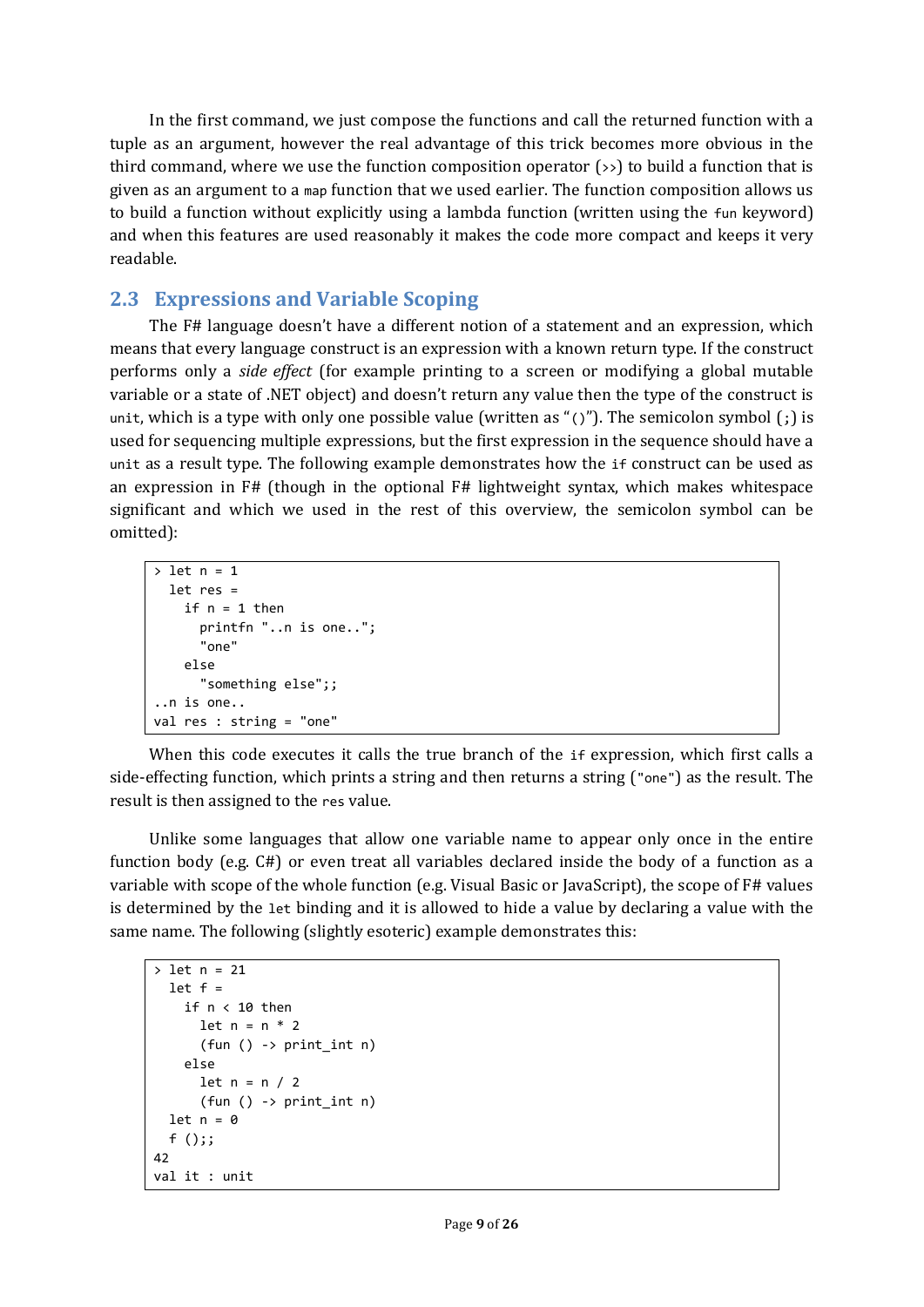In this example, the value n declared inside a branch of the if expression is captured by a function created using the fun keyword, which is returned from the if expression and bound to the value named f. When the f is invoked it indeed uses the value from the scope where it was created, which is 42. In languages, where the variable named n would refer to a value stored globally, it would be rather problematic to write a code like this. Of course, writing a code similar to what I demonstrated in this example isn't a good idea, because it makes the code very difficult to read. There are however situations where hiding a value that is no longer needed in the code is practical.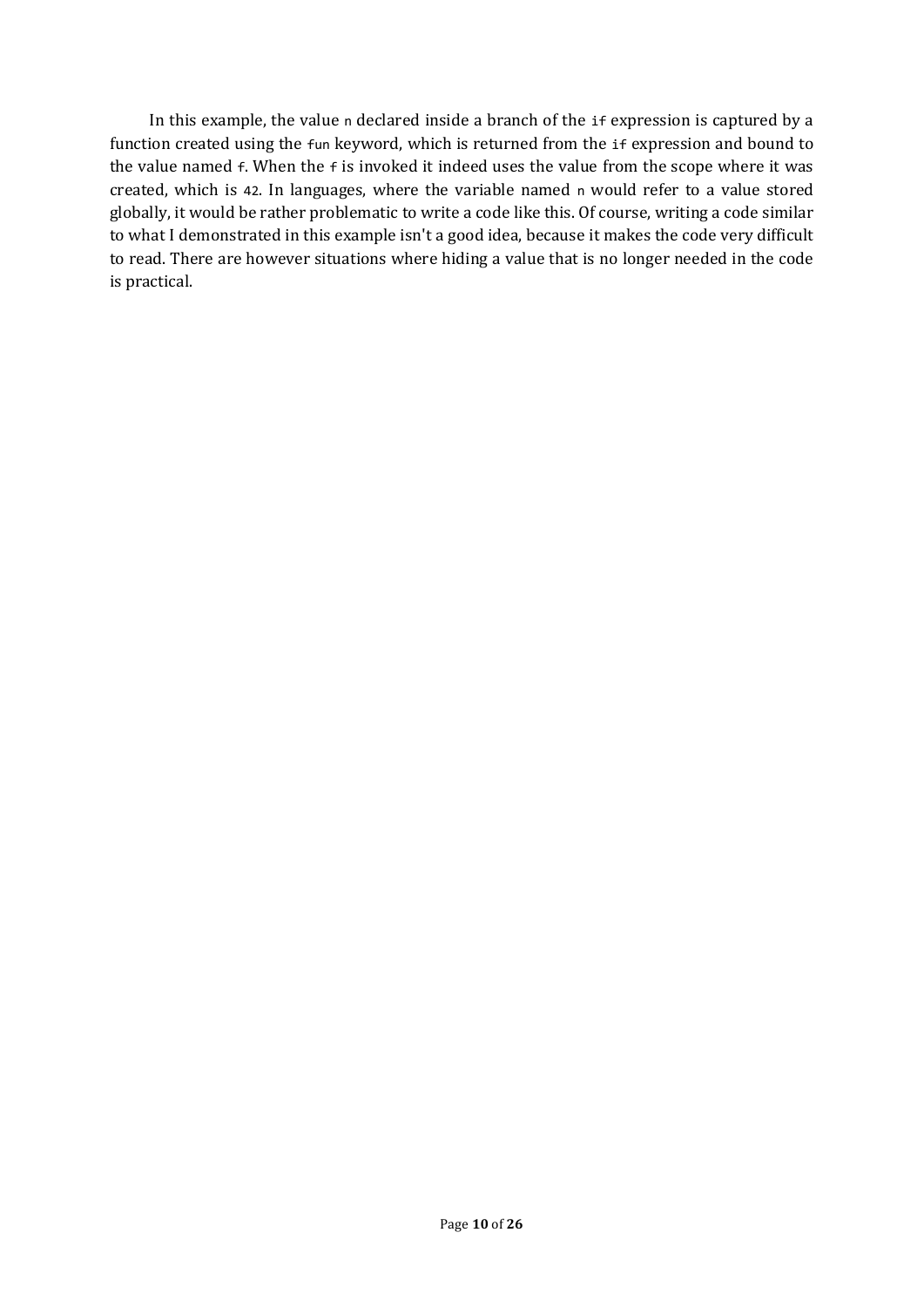## 3 **Imperative and Object-Oriented Programming**

In the third part of the F# Overview article series, we will look at language features that are mostly well known, because they are present in most of the currently used programming languages. Indeed, I'm talking about imperative programming, which is a common way for storing and manipulating application data and about object oriented programming which is used for structuring complex programs.

In general, F# tries to make using them together with the functional constructs described in the previous section as natural as possible, which yields several very powerful language constructs.

#### **3.1 Imperative Programming and Mutable Values**

Similarly as ML and OCaml, F# adopts an *eager evaluation* mechanism, which means that a code written using sequencing operator is executed in the same order in which it is written and expressions given as an arguments to a function are evaluated before calling the function (this mechanism is used in most imperative languages including C#, Java or Python). This makes it semantically reasonable to support imperative programming features in a functional language. As already mentioned, the F# value bindings are by default immutable, so to make a variable mutable the mutable keyword has to be used. Additionally F# supports a few imperative language constructs (like for and while), which are expressions of type unit:

```
> // Imperative factorial calculation
   let n = 10
   let mutable res = 1
  for n = 2 to n do
     res <- res * n 
   // Return the result
  res;;
val it : int = 3628800
```
The use of the eager evaluation and the ability to use mutable values makes it very easy to interoperate with other .NET languages (that rely on the use of mutable state), which is an important aspect of the F# language. In addition it is also possible to use the mutable keyword for creating a record type with a mutable field.

#### **Arrays**

As mentioned earlier, another type of value that can be mutated is .NET array. Arrays can be either created using  $[ \cdot \cdot \cdot \cdot ]$  expressions (in the following example we use it together with a range expression, which initializes an array with a range) or using functions from the Array module, for example Array.create. Similarly to the mutable variables introduced in the previous section, the value of an array element can be modified using the <- operator:

```
> let arr = [ | 1 ... 10 | ]val arr : array<int>
> for i = 0 to 9 do 
     arr.[i] <- 11 - arr.[i]
(\ldots)> arr;;
val it : array<int> = [ | 10; 9; 8; 7; 6; 5; 4; 3; 2; 1 | ]
```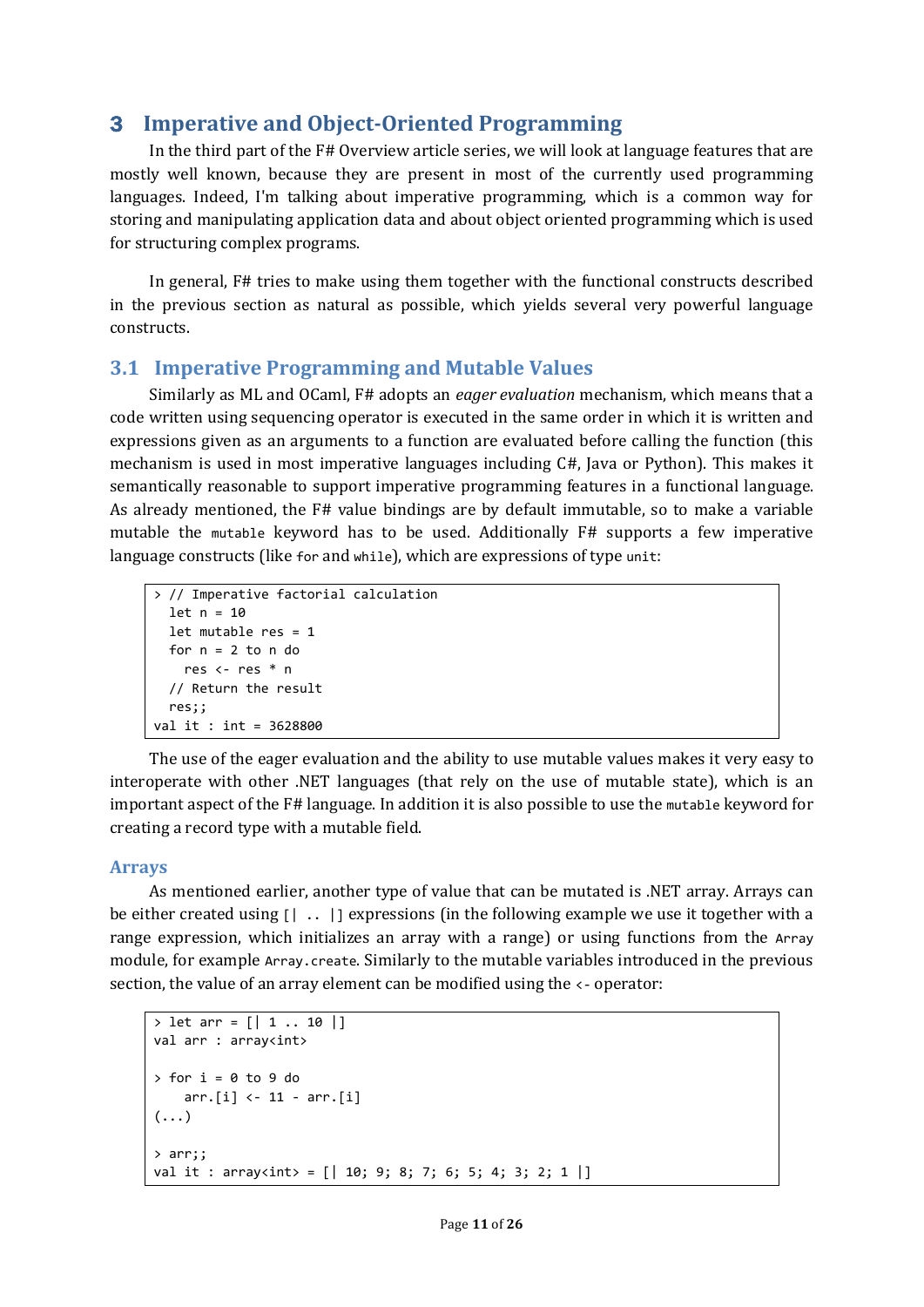#### **3.2 .NET interoperability**

The .NET BCL is built in an object oriented way, so the ability to work with existing classes is essential for the interoperability. Many (in fact almost all) of the classes are also mutable, so the eager evaluation and the support for side-effects are two key features when working with any .NET library. The following example demonstrates working with the mutable generic ResizeArray<T> type from the BCL (ResizeArray is an alias for a type System.Collections. Generic.List to avoid a confusion with the F# list type):

```
> let list = new ResizeArray< >()
   list.Add("hello")
   list.Add("world")
  Seq.to_list list;;
val it : string list = ["hello"; "world"]
```
As you can see, we used the underscore symbol when creating an instance of the generic type, because the type inference algorithm in F# can deduce the type argument from the code (in this example it infers that the type argument is string, because the Add method is called with a string as an argument). After creating an instance we used Add method to modify the list and add two new items. Finally, we used a seq.to\_list function to convert the collection to the F# list.

As a fully compatible .NET language, F# also provides a way for declaring its own classes (called *object types* in F#), which are compiled into CLR classes or interfaces and therefore the types can be accessed from any other .NET language as well as used to extend classes written in other .NET languages. This is an important feature that allows accessing complex .NET libraries like Windows Forms or ASP.NET from F#.

## **3.3 Object Oriented Programming**

#### **Object Types**

Object oriented constructs in F# are compatible with the OO support in .NET CLR, which implies that F# supports single implementation inheritance (a class can have one base class), multiple interface inheritance (a class can implement several interfaces and an interface can inherit from multiple interfaces), subtyping (an inherited class can be casted to the base class type) and dynamic type tests (it is possible to test whether a value is a value of an inherited class casted to a base type). Finally, all object types share a common base class which is called obj in F# and is an alias to the CLR type System.Object.

F# object types can have fields, constructors, methods and properties (a property is just a syntactic sugar for getter and setter methods). The following example introduces the F# syntax for object types:

```
type MyCell(n;int) =let mutable data = n + 1 do printf "Creating MyCell(%d)" n
  member x.Data 
   with get() = dataand set(v) = data < -vmember x.Print() = printf "Data: %d" data
```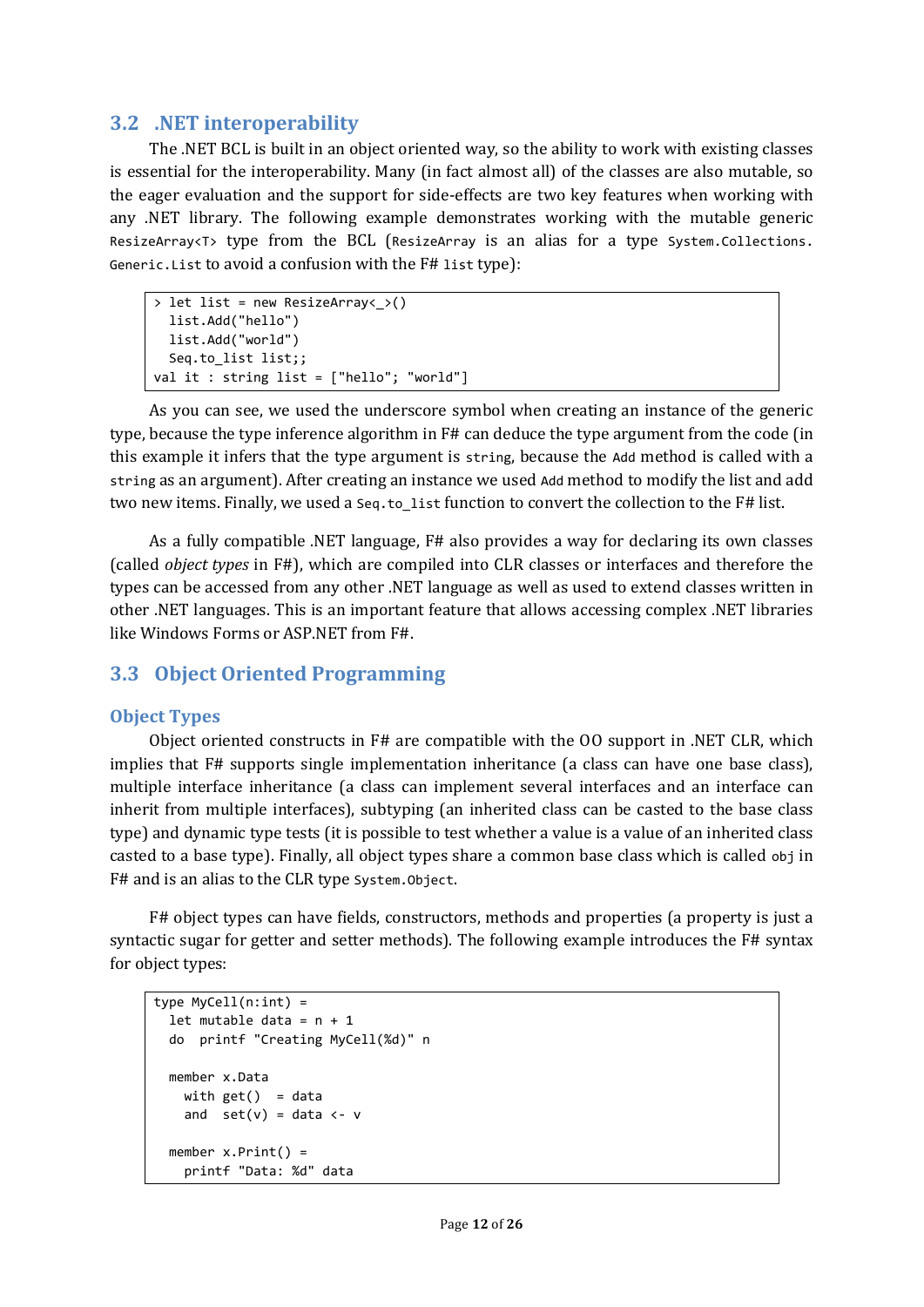```
 override x.ToString() = 
   sprintf "(Data: %d)" data
 static member FromInt(n) = 
   MyCell(n)
```
The object type MyCell has a mutable field called data, a property called Data, an instance method Print, a static method FromInt and the type also contains one overridden method called ToString, which is inherited from the obj type and returns a string representation of the object. Finally, the type has an implicit constructor. Implicit constructors are syntactical feature which allows us to place the constructor code directly inside the type declaration and to write the constructor arguments as part of the type construct. In our example, the constructor initializes the mutable field and prints a string as a side effect. F# also supports *explicit* constructors that have similar syntax as other members, but these are needed rarely.

In the previous example we implemented a *concrete object type* (a class), which means that it is possible to create an instance of the type and call its methods in the code. In the next example we will look at declaration of an interface (called *abstract object type* in F#). As you can see, it is similar to the declaration of a class:

```
type AnyCell = 
   abstract Value : int with get, set
   abstract Print : unit -> unit
```
The interesting concept in the F# object oriented support is that it is not needed to explicitly specify whether the object type is abstract (interface), concrete (class) or partially implemented (class with abstract methods), because the F# complier infers this automatically depending on the members of the type. Abstract object types (interfaces) can be implemented by a concrete object type (class) or by an object expression, which will be discussed shortly. When implementing an interface in an object type we use the interface .. with construct and define the members required by the interface. Note that the indentation is significant in the lightweight F# syntax, meaning that the members implementing the interface type have to be indented further:

```
type ImplementCell(n:int) =
  let mutable data = n + 1 interface AnyCell with
    member x.Print() = printf "Data: %d" data
    member x.Value 
      with get() = dataand set(v) = data < -v
```
The type casts supported by F# are *upcast*, used for casting an object to a base type or to an implemented interface type (written as o :> TargetType), *downcast*, used for casting back from a base type (written as o :?> TargetType), which throws an exception when the value isn't a value of the specified type and finally, a *dynamic type test* (written as o :? TargetType), which tests whether a value can be casted to a specified type.

#### **Object expressions**

As already mentioned, abstract types can be also implemented by an object expression. This allows us to implement an abstract type without creating a concrete type and it is particularly useful when you need to return an implementation of a certain interface from a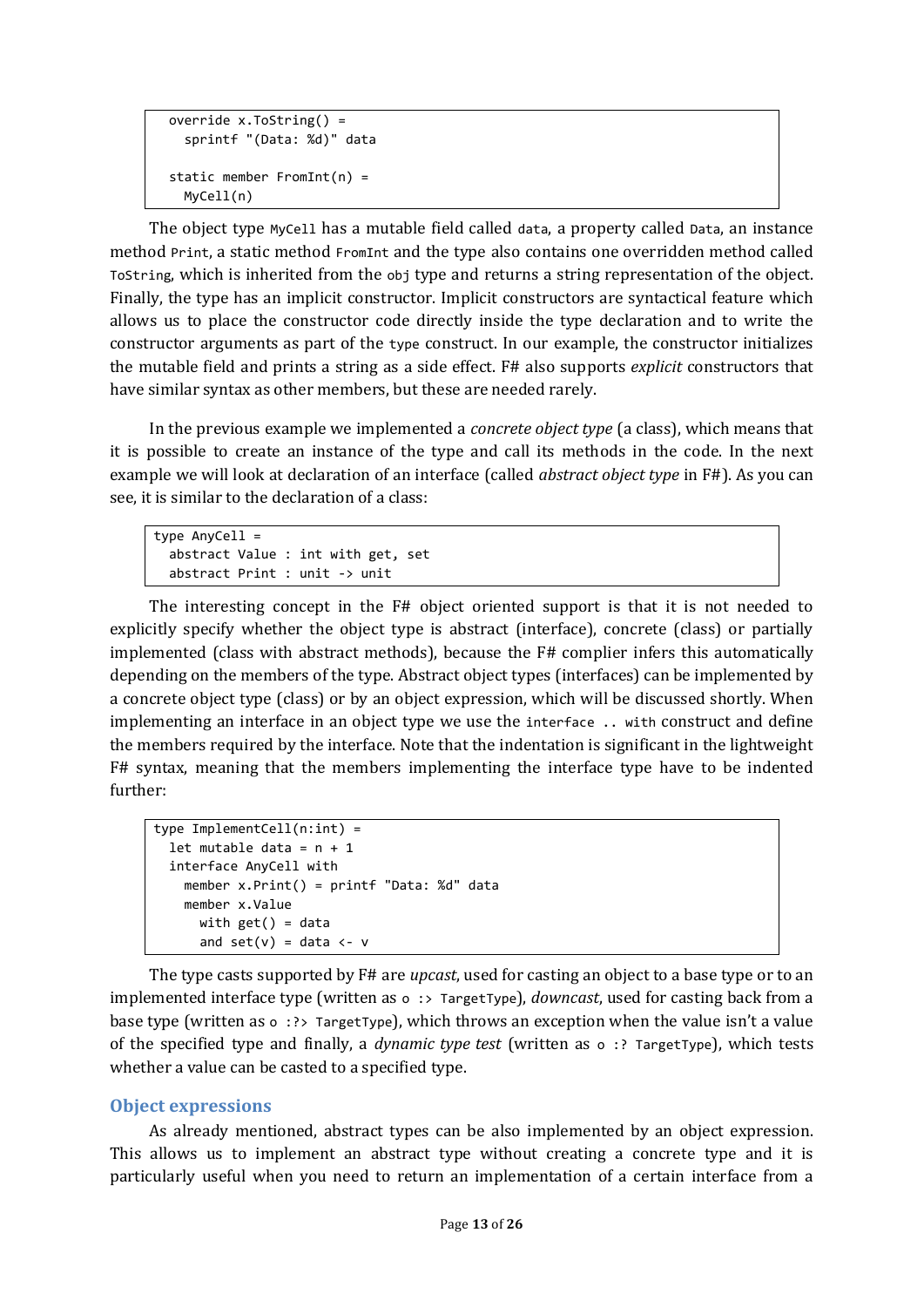function or build an implementation on the fly using functions already defined somewhere else in your program. The following example implements the AnyCe11 type:

```
> let newCell n =
    let data = ref n
     { new AnyCell with
       member x.Print() = printf "Data: %d" (!data)
       member x.Value 
       with get() = !dataand set(v) = data := v ;;
val newCell : int -> AnyCell
```
In this code we created a function that takes an initial value as an argument and returns a cell holding this value. In this example we use one more type of mutable values available in F#, called *reference cell*, which are similar to a mutable values, but more flexible (the F# compiler doesn't allow using an ordinary mutable value in this example). A mutable cell is created by a ref function taking an initial value. The value is accessed using a prefix ! operator and can be modified using := operator. When implementing the abstract type, we use a new ... with construct with members implementing the functionality required by the abstract type (an object expression can't add any members). In this example we need a reference cell to hold the value, so the cell is declared in a function and captured in a *closure*, which means that it will exist until the returned object will be garbage collected.

## **3.4 Adding Members to F# Types**

Probably the most important advantage of using object types is that they hide an implementation of the type, which makes it possible to modify the implementation without breaking the existing code that uses them. On the other side, basic F# types like discriminated unions or records expose the implementation details, which can be problematic in some cases, especially when developing a larger application. Also, the dot-notation used with object types makes it very easy to discover operations supported by the type. To bridge this problem, F# allows adding members to both discriminated unions and record types:

```
> type Variant =
     | Num of int
     | Str of string with
    member x.Print() = match x with
       | Num(n) -> printf "Num %d" n
      | Str(s) -> printf "Str %s" s;;
(\ldots)> let v = Num 42
   v.Print();;
Num 42
```
In this example we declared a type called Variant which can contain either a number or a string value and added a member Print that can be invoked using dot-notation. Aside from adding members (both methods an properties) it is also possible to implement an abstract object type by a record or discriminated union using the interface ... with syntax mentioned earlier.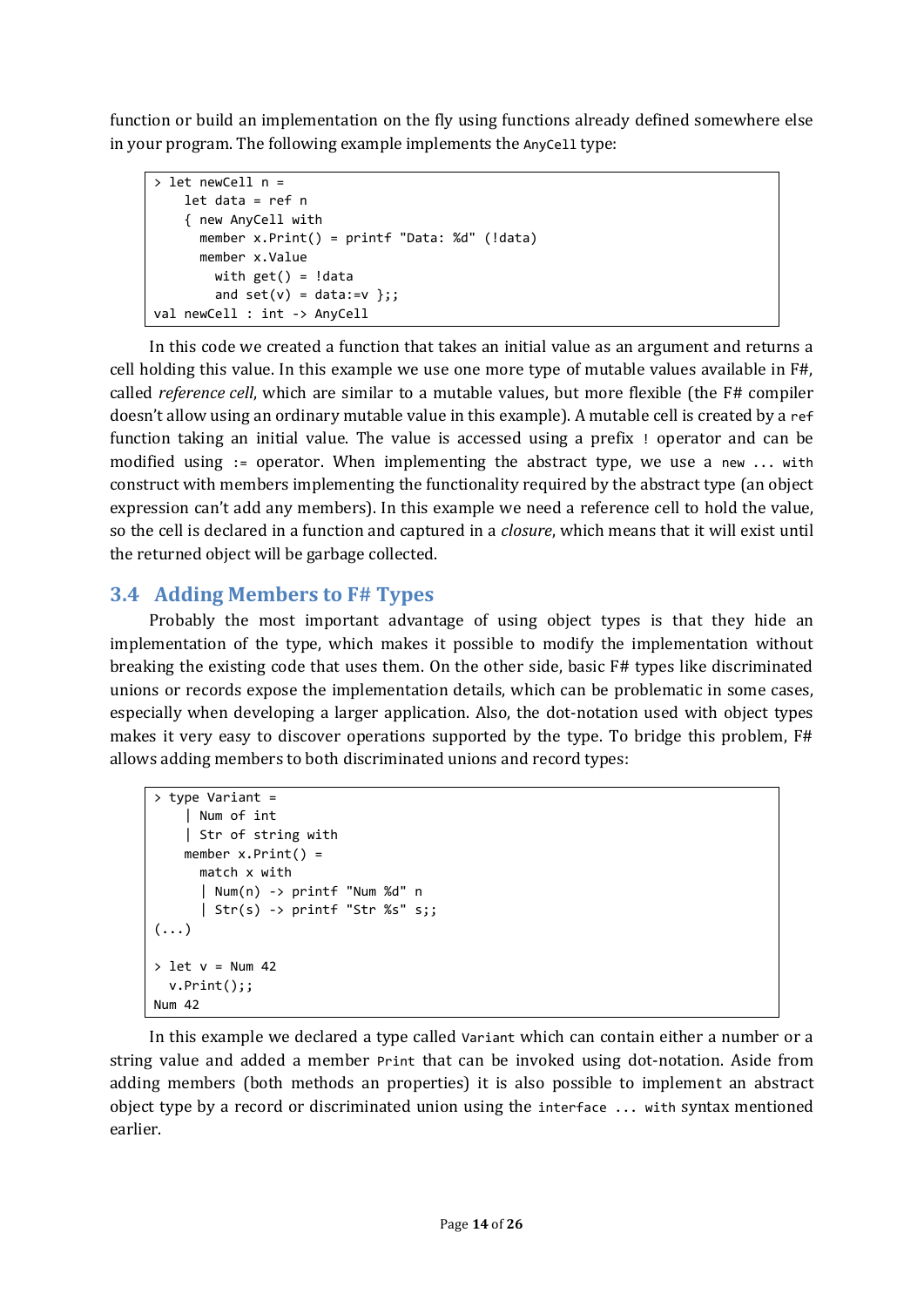Rather than writing all code using member syntax, it is often more elegant to implement the functionality associated with an F# type in a function and then use *type augmentations* to make this functionality available as a member via dot-notation. This is a pattern used very often in the F# library implementation and I personally believe that it makes the code more readable. The following example re-implements the Variant type using this pattern:

```
type Variant =
   | Num of int
   | Str of string
let print x = match x with
   | Num(n) -> printf "Num %d" n
   | Str(s) -> printf "Str %s" s
type Variant with
  member x.Print() = print x
```
The construct type ... with is a type augmentation, which adds the member Print to a type declared earlier in the code. The type augmentation has to be included in a same compilation unit as the declared type - usually in a same file. It is also possible to attach *extension members* to a type declared in a different compilation unit - the main difference is that these members are just a syntactical sugar and are not a part of the original type, meaning that they can't access any implementation details of the type. The only reason for using extension members is that they make your function for working with the type available using the dotnotation, which can simplify the code a lot and it will be easier to find the function (for example it will be available in the Visual Studio IntelliSense). When declaring an extension member you use the same syntax as for type augmentations with the difference that the name of the type has to be fully qualified (e.g. System.Collections.Generic.List<'a>):

```
> type System.Collections.Generic.List<'a> with
    member x.Tolist() = Seq.tolist x;(\ldots)> let r = new ResizeArray < > ()
  r.Add(1)
   r.Add(2)
   r.ToList();;
val it : list<int> = [1; 2]
```
In this example we use extension members to add a ToList method to an existing .NET generic type. Note that when declaring the extension members we have to use the original type name and not the F# alias. You should also bear in mind that extension members are resolved by the F# compiler and so calling them from C# will not be easily possible. In general, extension members are not declared very often, but some parts of the F# library (for example the features for asynchronous and parallel programming) use them.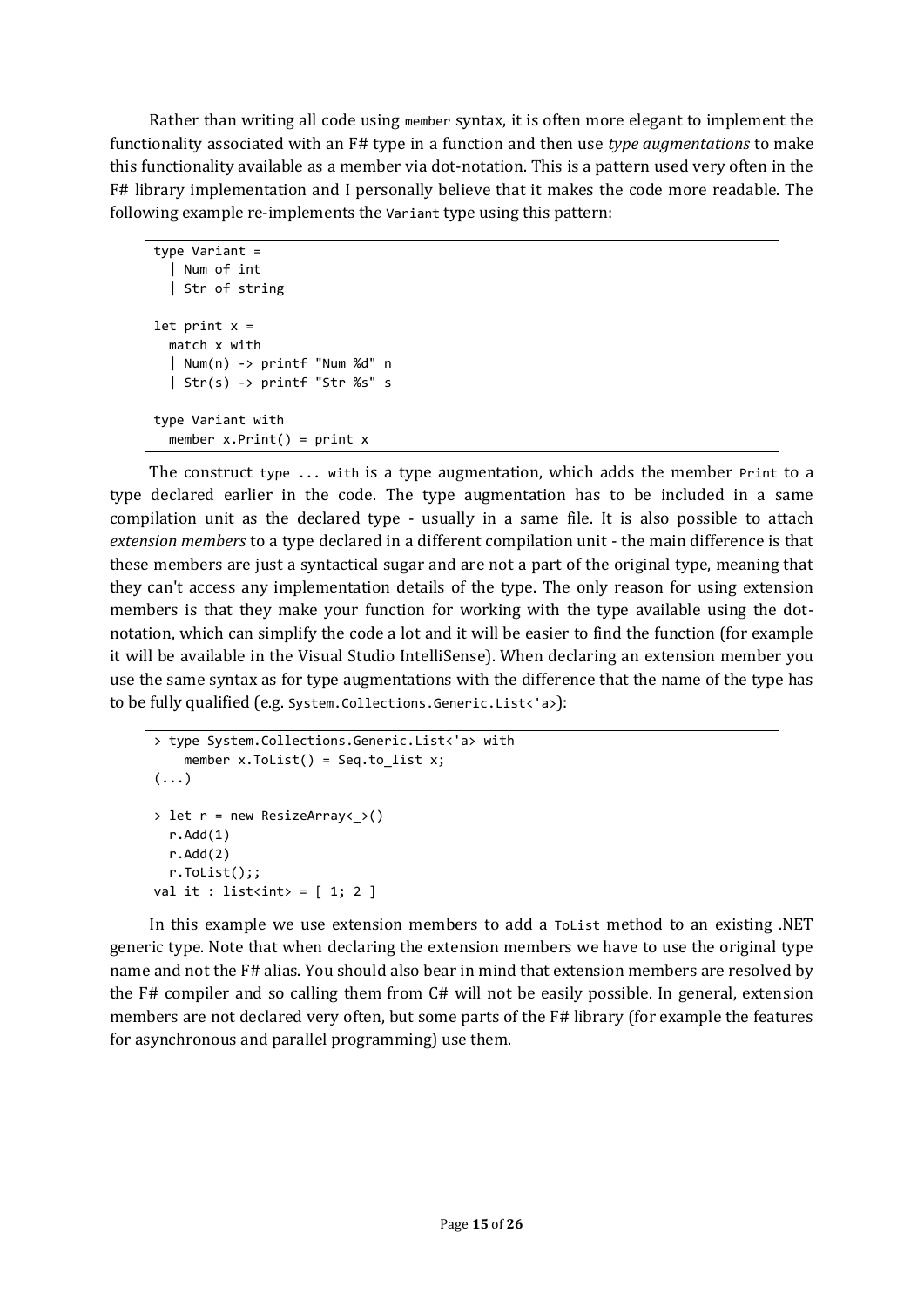## 4 **Language Oriented Programming**

Defining precisely what the term *language oriented programming* means in context of the F# language would be difficult, so I will instead explain a few examples that will demonstrate how I understand it. In general, the goal of language oriented programming is to develop a *language* that would be suitable for some (more specific) class of tasks and use this language for solving these tasks. Of course, developing a real programming language is extremely complex problem, so there are several ways for making it easier. As the most elementary example, you can look at XML files (with certain schema) as language that are processed by your program and solve some specific problem (for example configuring the application). As a side note, I should mention that I'm not particularly happy with the term 'language' in this context, because the term can be used for describing a wide range of techniques from very trivial constructs to a complex object-oriented class libraries, but I have not seen any better term for the class of techniques that I'm going to talk about.

What I will focus on in this article is using languages inside F# - this means that the custom language will be always a subset of the F# language, but we will look at ways for giving it a different meaning than the standard F# code would have. In some articles you can also see the term *domain specific language*, which is quite close to what we're discussing here. The domain specific language is a language suitable for solving some class of problems and in general it can be either *external*, meaning that it is a separate language (e.g. a XML file) or an *internal*, meaning that it is written using a subset of the host language. Using this terminology, we will focus on writing *internal DSLs* in F#.

Since this term is not as widely used as functional or object oriented programming which we discussed in earlier parts of this document, let me very quickly introduce why I believe that this is an important topic. I think the main reason why language oriented development is appealing paradigm is that it allows very smooth cooperation of people working on the project there are people who develop the language and those who use it. The language developers need to have advanced knowledge of the technology (F#) and also of the problem that their language is trying to solve (e.g. some mathematical processing), but they don't need to know about all the problems that are being solved using the language. On the other side, the users of the language need only basic F# knowledge and they can fully focus on solving the real problems.

#### **4.1 Discriminated Union as Declarative Language**

Probably the simplest example of domain-specific language that can be embedded in the F# code is a discriminated union, which can be used for writing declarative specifications of behavior or for example for representing and processing mathematical expressions:

```
> type Expr = 
   | Binary of string * Expr * Expr
   | Var of string 
   | Const of int;;
(\ldots)> let e = Binary("+", Const(2), Binary("*", Var("x"), Const(4)));;
val e : Expr
```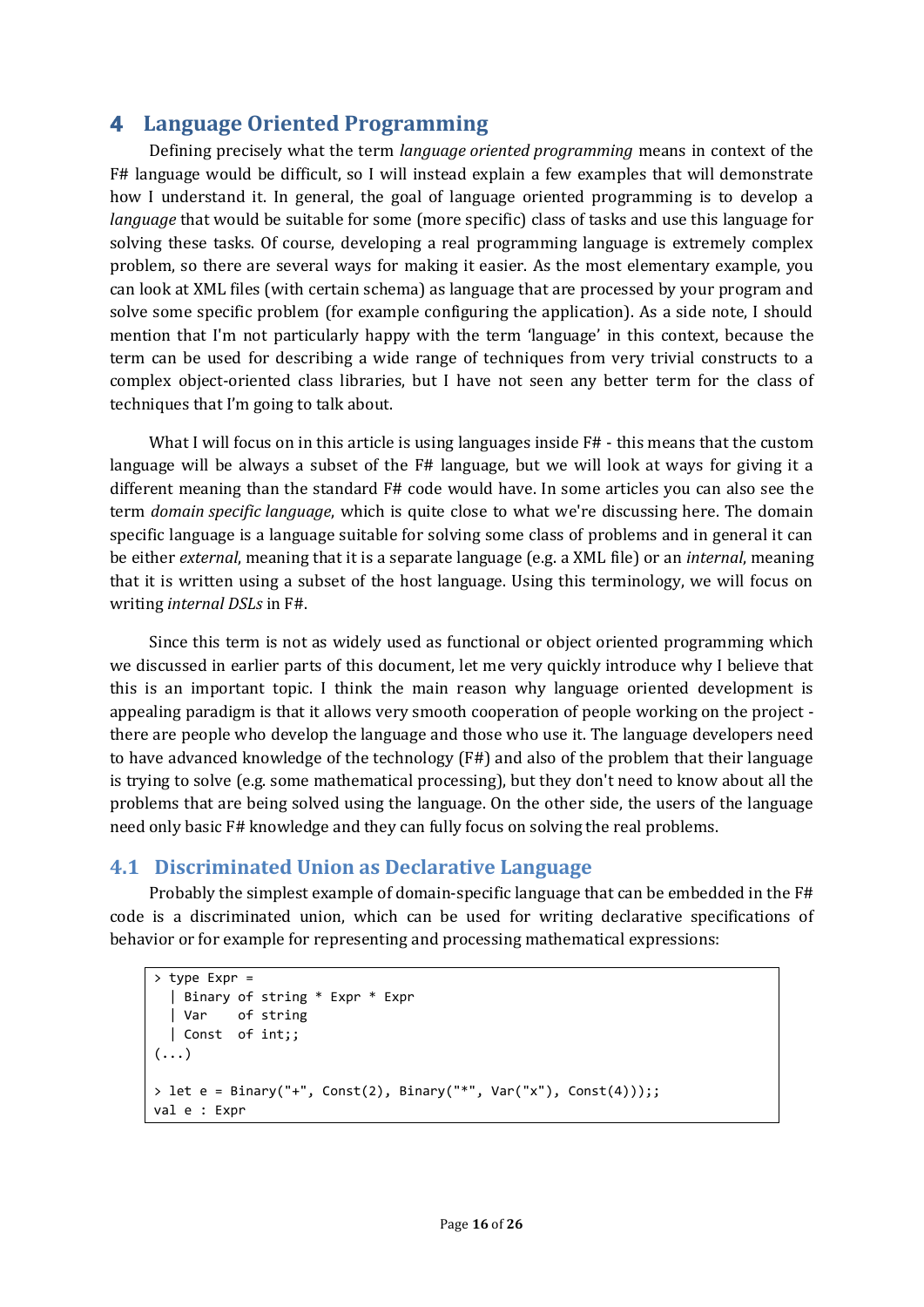In this example we created a discriminated union and used it for building a value representing a mathematical expression. This is of course very primitive 'language', but when you implement functions for working with these values (for example differentiation or evaluation) you'll get a simple language for processing mathematical expressions inside F#. Another problem that could be solved using this technique includes for example configuration of some graphical user interface or definition of template for some simple data manipulation.

#### **4.2 Active Patterns**

A language feature that is closely related to discriminated unions is called *active patterns*. Active patterns can be used for providing different views on some data type, which allows us to hide the internal representation of the type and publish only these views. Active patterns are similar to discriminated unions, because they can provide several views on a single value (in the previous example we had a value that we could view either as Binary, Var or Const) and similarly as constructors of discriminated union, active patterns can be used in pattern matching constructs.

A typical example, where a type can be viewed using different views is a complex number, which can be either viewed in a Cartesian representation (real and imaginary part) or in a polar form (absolute value and phase). Once the module provides these two views for a complex number type, the internal representation of the type can be hidden, because all users of the type will work with the number using active patterns, which also makes it easy to change the implementation of the type as needed.

It is recommended to use active patterns in public library API instead of exposing the names of discriminated union constructors, because this makes it possible to change the internal representation without breaking the existing code. The second possible use of active patterns is extending the 'vocabulary' of a language built using discriminated union. In the following example we will implement an active pattern Commutative that allows us to decompose a value of type Expr into a call to commutative binary operator:

```
> let (|Commutative| |) x = match x with
    | Binary(s, e1, e2) when (s = "+") || (s = "*") -> Some(s, e1, e2)
     | _ -> None;;
val ( |Commutative|_| ) : Expr -> (string * Expr * Expr) option
```
As you can see, the declaration of active pattern looks like a function declaration, but uses a strangely looking function name. In this case we use the ( $|$ PatternName $|$ ) syntax, which declares a pattern that can return a successful match or can fail. The pattern has a single argument (of type Expr) and returns an option type, which can be either  $Some(\ldots)$  when the value matches the pattern or None. As we will show later, the patterns that can fail can be used in a match construct, where you can test a value against several different patterns.

As demonstrated in this example, active patterns can be used in a similar sense in which you can use discriminated unions to define a language for constructing the values. The key difference is that discriminated unions can be used for building the value (meaning that they will be used by all users of the language) and active patterns are used for decomposing the values and so they will be used in a code that interprets the language (written usually by the language designer) or by some pre-processing or optimizing code (written by advanced users of the language).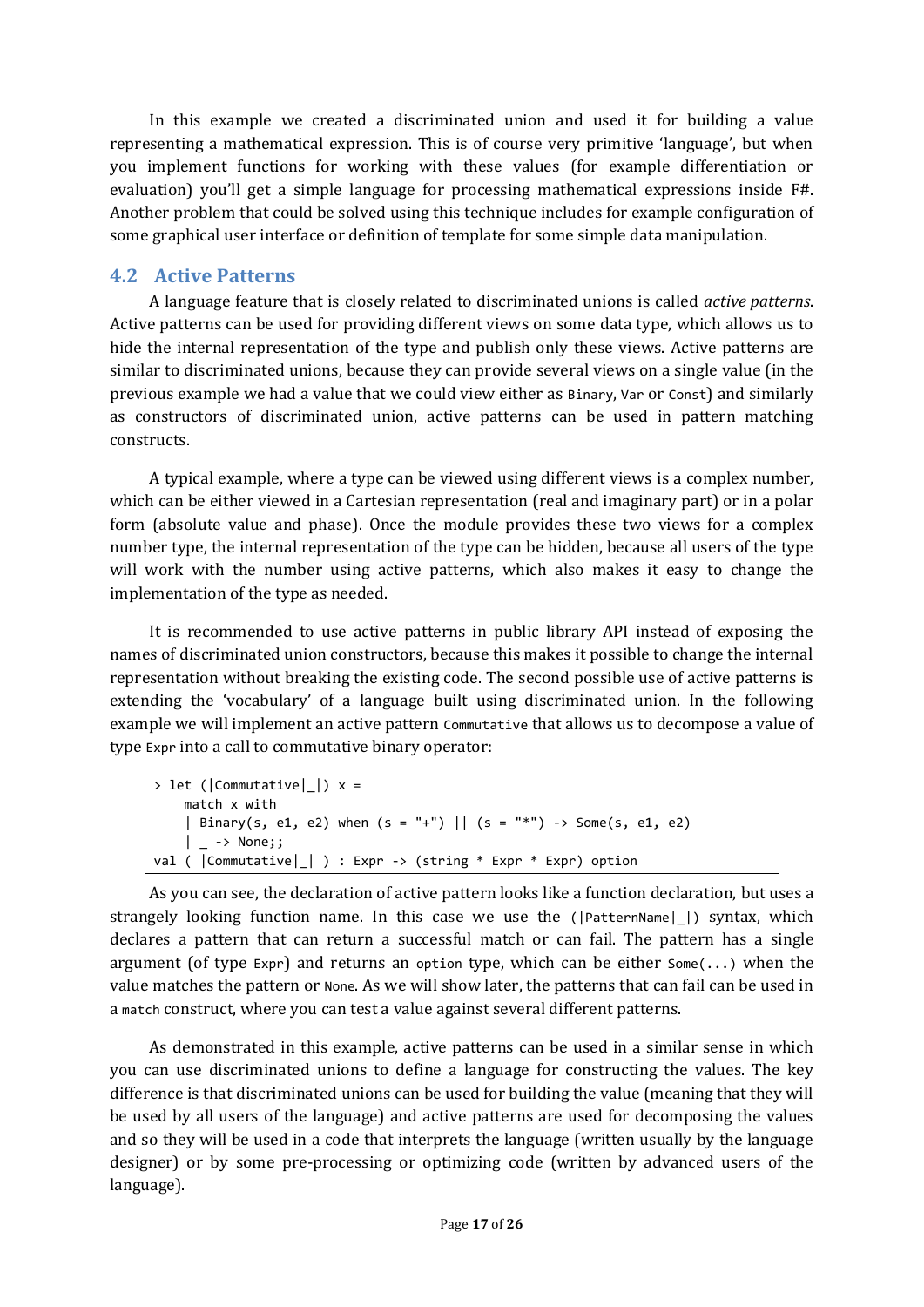In the next example we will look at one advanced example of using the numerical language that we define earlier. We will implement a function that tests whether two expressions are equal using the commutativity rule, meaning that for example  $10*(a+5)$  will be considered as equal to  $(5+a)*10$ :

```
\overline{\smash{\big)}\,} let rec equal e1 e2 =
     match e1, e2 with
    | Commutative(o1, 11, r1), Commutative(o2, 12, r2) ->
        (o1 = o2) && (equal l1 r2) && (equal r1 l2)
    | -> e1 = e2;;
val equal : Expr -> Expr -> bool
> let e1 = Binary("*", Binary("+", Const(10), Var("x")), Const(4));;
  let e2 = Binary("*", Const(4), Binary("+", Var("x"), Const(10)));;
   equal e1 e2;;
val it : bool = true
```
As you can see, implementing the equal function that uses the commutativity rule is much easier using the Commutative active pattern than it would be explicitly by testing if the value is a use of specific binary operator. Also, when we'll introduce a new commutative operator, we'll only need to modify the active pattern and the equal function will work correctly.

#### **4.3 Sequence comprehensions**

Before digging deeper into advanced language-oriented features of F#, I'll need to do a small digression and talk about *sequence comprehensions*. This is a language construct that allows us to generate sequences, lists and arrays of data in F# and as we will see later it can be generalized to allow solving several related problems. Anyway, let's first look at an example that filters an F# list:

```
> let people = [ ("Joe", 55); ("John", 32); ("Jane", 24); ("Jimmy", 42) ];;
val people : (string * int) list
> [ for (name, age) in people
    when age \langle 30
    \rightarrow name ];val it : string list = ["Jane"]
```
In this example we first declared a list with some data and then used a sequence expression, wrapped between square brackets [ and ], to select only some elements from the list. The use of square brackets indicate that the result should be an F# list (you can also use []  $\ldots$  |] to get an array or seq { $\ldots$  } to get a sequence as I'll show later). The code inside the comprehension can contain most of the ordinary F# expressions, but in this example I used one extension, the when .. -> construct, which can be used for typical filtering and projection operations. The same code can be written like this:

```
> [ for (name, age) in people do
    if (age \langle 30 \rangle then
        yield name ];;
val it : string list = ["Jane"]
```
In this example, we used an ordinary for .. do loop (in the previous example the do keyword was missing and we used if .. then condition instead of when. Finally, returning a value from a sequence comprehension can be done using the yield construct. The point of this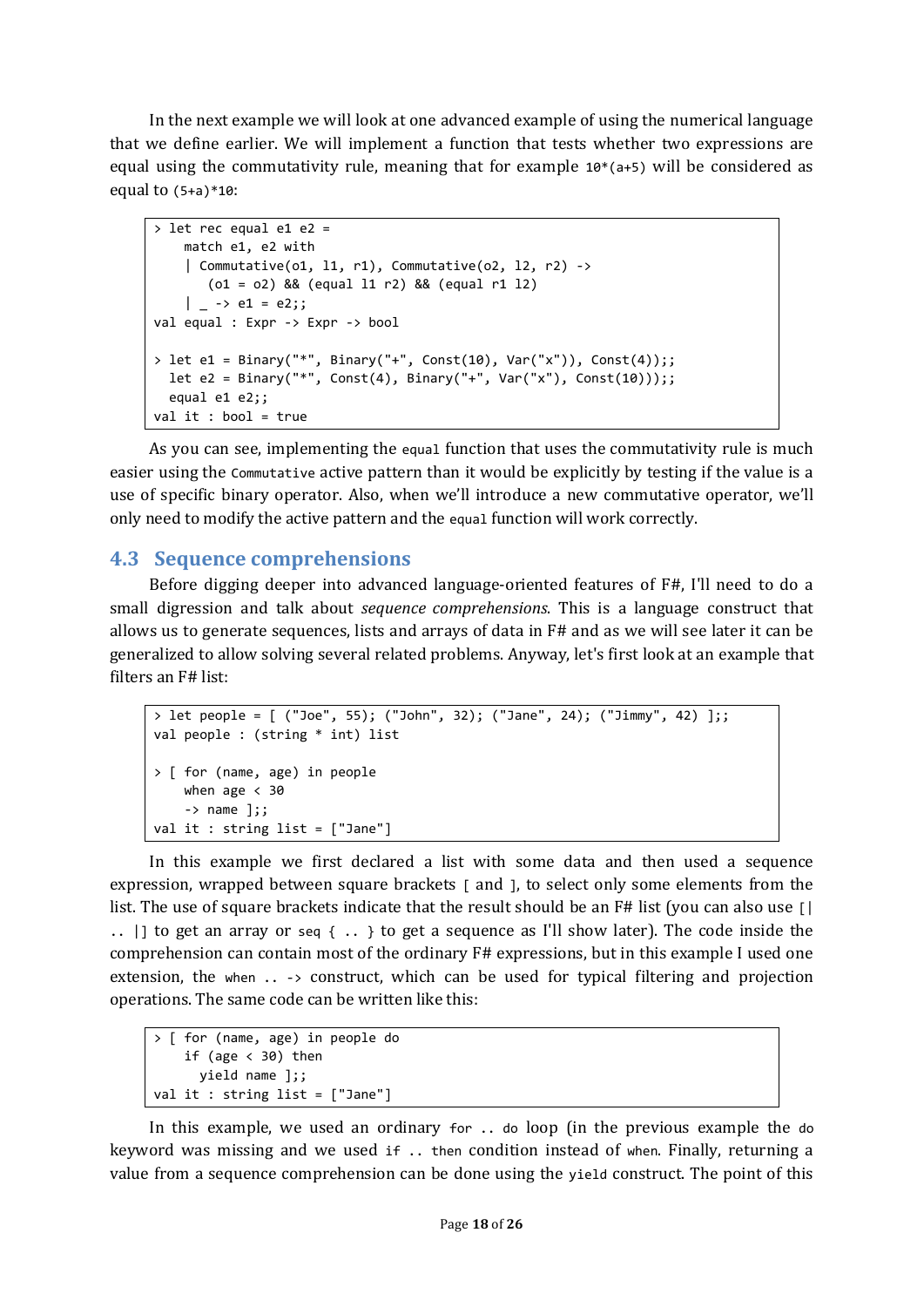example is to demonstrate that the code inside the comprehension is not limited to some specific set of expressions and can, in fact, contain very complex F# code. I will demonstrate the flexibility of sequence comprehensions in one more example - the code will generate all possible words (of specified length) that can be generated using the given alphabet:

```
> let rec generateWords letters start len =
     seq { for l in letters do
            let word = (stat^ 0 1)if len = 1 then yield word
             if len > 1 then
               yield! generateWords letters word (len-1) }
val generateWords : #seq<string> -> string -> int -> seq<string>
> generateWords ["a"; "b"; "c"] "" 4;;
val it : seq<string> = seq ["aaaa"; "aaab"; "aaac"; "aaba"; ...]
```
This example introduces two interesting constructs. First of all, we're using seq { $\ldots$  } expression to build the sequence, which is a lazy data structure, meaning that the code will be evaluated on demand. When you ask for the next element, it will continue evaluating until it reaches yield construct, which returns a word and then it will block again (until you ask for the next element). The second interesting fact is that the code is recursive - the generateWord function calls itself using yield! construct, which first computes the elements from the given sequence and then continues with evaluation of the remaining elements in the current comprehension.

#### **4.4 F# Computation Expression**

The next F# feature that we will look at can be viewed as a generalization of the sequence comprehensions. In general, it allows you to declare blocks similar to the seq  $\{\ldots\}$  block that execute the F# code in a slightly different way. In the case of seq this difference is that the code can return multiple values using yield.

In the next example we will implement a similar block called maybe that performs some computation and returns Some(res) when the computation succeeds, but it can also stop its execution when some operation fails and return None immediately, without executing the rest of the code inside the block. Let's first implement a simple function that can either return some value or can fail and return None:

```
let readNum () = let s = Console.ReadLine()
  let succ, v = Int32.TryParse(s) if (succ) then Some(v) else None
```
Now, we can write a code that reads two numbers from the console and adds them together, producing a value Some(a+b). However, when a call to readNum fails, we want to return None immediately without executing the second call to readNum. This is exactly what the maybe block will do (I'll show the implementation of the block shortly):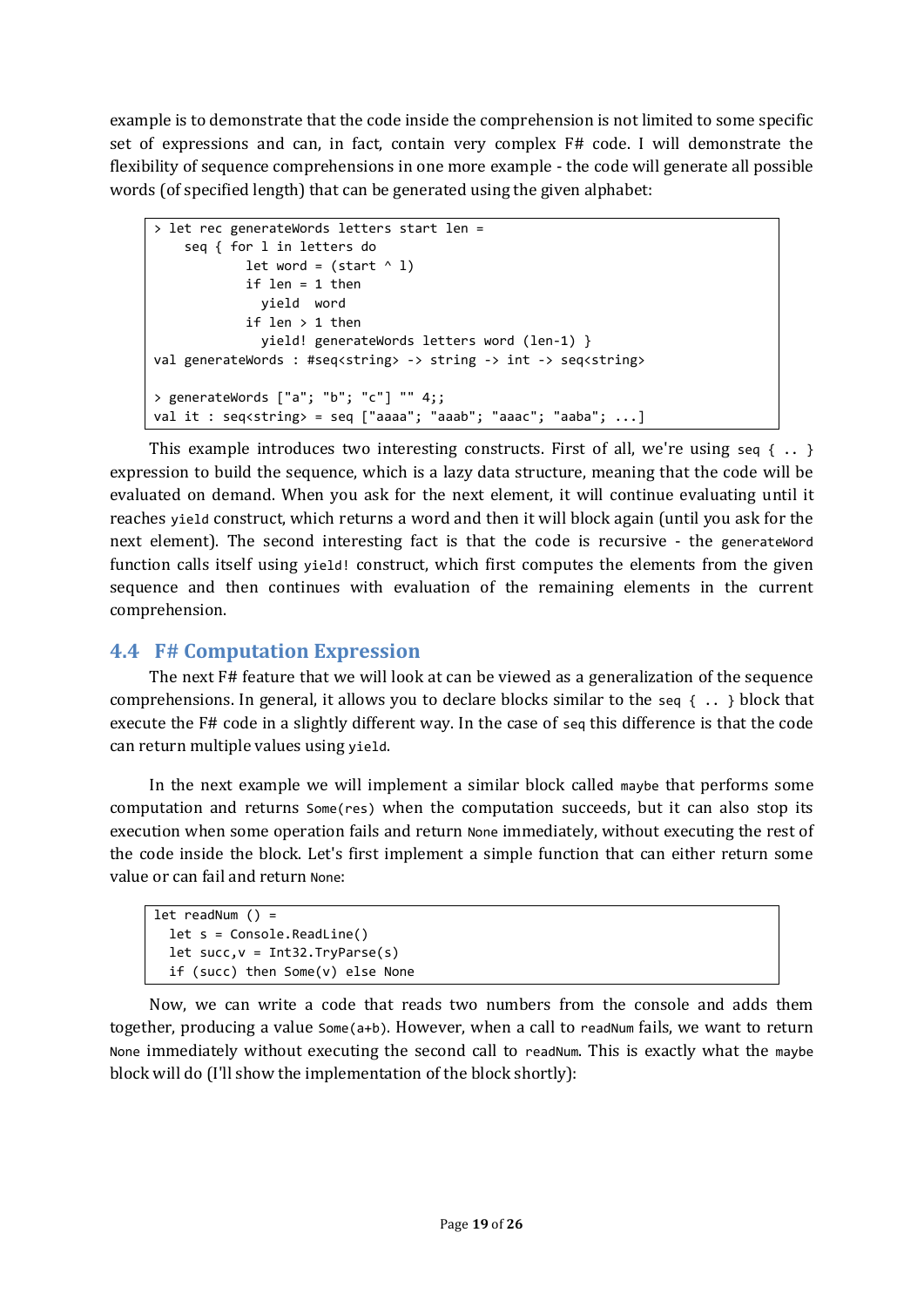```
let n = maybe { do printf "Enter a: "
         let! a = readNum() do printf "Enter b: "
         let! b = readNum()return a + b }
printf "Result is: %A" n
```
The code inside the block first calls printf and then uses a 1et! construct to call the readNum function. This operation is called *monadic bind* and the implementation of maybe block specifies the behavior of this operation. Similarly, it can also specify behavior of the do and return operation, but in this example the let! is the most interesting, because it tests whether the computed value is None and stops the execution in such case (otherwise it starts executing the rest of the block).

Before looking at the implementation of the maybe block, let's look at the type of the functions that we'll need to implement. Every block (usually called *computation expression* in F#) is implemented by a *monadic builder* which has the following members that define elementary operators:

```
// Signature of the builder for monad M
type MaybeBuilder with
  member Bind : M<sup>2</sup> a> * ('a -> M<sup>1</sup>b>) -> M<sup>1</sup>b>
   member Return : 'a -> M<'a>
   member Delay : (unit -> M<'a>) -> M<'a>
```
We'll shortly discuss how the F# compiler uses these members to execute the computation expression, but let me first add a few short comments for those who are familiar with Haskell monads. The Bind and Return members specify the standard monadic operators (known from Haskell), meaning that Bind is used when we use the let! operator in the code and Return is called when the computation expression contains return and finally, the Delay member allows building monads that are executed lazily.

The computation expression block is just a syntactic extension that makes it possible to write a code that uses the monadic operations, but is similar to an ordinary F# code. This means that the code inside the computation expression is simply translated to calls to the basic monadic operation, which we looked at earlier. The following example should put some light on the problem, because it shows how the F# compiler translates the code written using the maybe block:

```
maybe.Delay(fun () ->
   printf "Enter a"
   maybe.Bind(readNum(), fun a ->
     printf "Enter b"
     maybe.Bind(readNum(), fun b ->
       maybe.Return(a + b))
```
As we can see, the original code is split into single expressions and these are evaluated separately as arguments of the monadic operations. It is also important to note that the expression may not be evaluated, because this depends on the behavior of the monadic operation.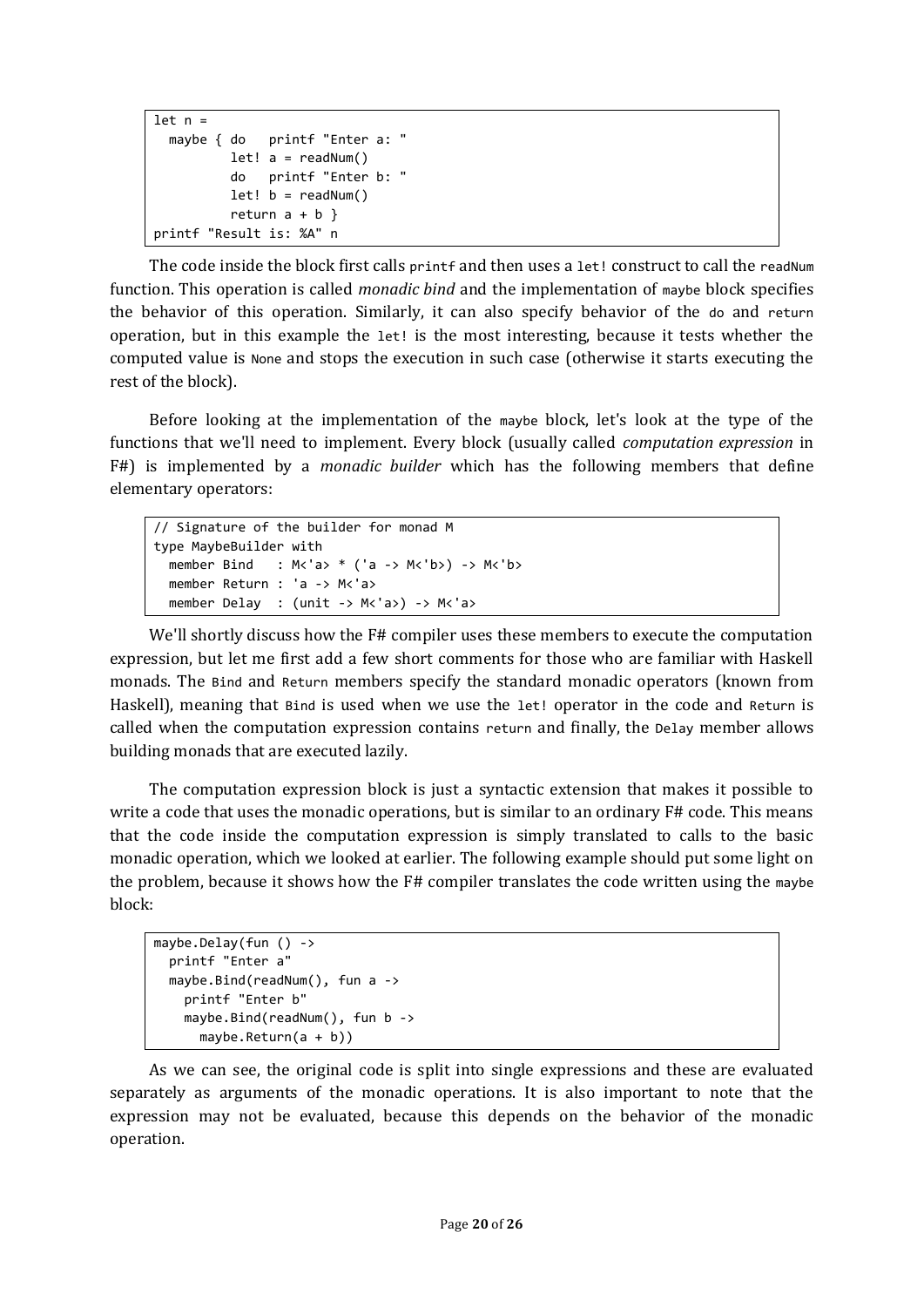For example, let's analyze the third line, where a first call to the Bind operation occurs. The first argument will be evaluated asking for a user input and will produce either None or Some(n). The second argument is a function that takes one argument (a) and executes the rest of the computation expression. As you can see, the let binding in the original code was translated to a call to the Bind operation which can perform some additional processing and change the semantics and then assign a value to the variable by calling the given function. Also note that the first argument of the Bind operation is a *monadic type* (in the signature presented above it was M<'a>, while the argument of the function given as a second argument is ordinary type (unwrapped 'a). This means that the monadic type can hold some additional information - in our maybe monad, the additional information is a possibility of the failure of the operation.

Let's look at the implementation of the maybe monad now. The Bind operation will test if the first argument is  $Some(n)$  and then it will call the function given as a second argument with n as an argument. If the value of the first argument is None the Bind operation just returns None. The second key operation is Result which simply wraps an ordinary value into a monadic type - in our example it will take a value a (of type 'a) and turn it into a value  $Some(a)$  (of type  $M \leq a$ ):

```
type M<'a> = option<'a>
let bind d f = match d with
    | None -> None
   | Some(v) -> f v
let result v = Some(v)let delay f = f()type MaybeBuilder() =
 member x.Bind(v, f) = bind v fmember x. Return(v) = result vmember x.Delay(f) = delay flet maybe = MaybeBuilder()
```
In this example we looked at computation expressions and implemented a simple *monadic builder* for representing computations that can fail. We implemented support only for basic language constructs (like let and let!), but in general the computation expression can allow using constructs like if, try .. when and other. For more information, please refer to [13]. Computation expressions are very powerful when you want to modify the behavior of the F# code, without changing the semantics of elementary expressions, for example by adding a possibility to fail (as we did in this example), or by executing the code asynchronously (as *asynchronous workflows* [14], which are part of the F# library do).

#### **4.5 F# Meta-Programming and Reflection**

The last approach to language oriented programming that I'll present in this overview is using *meta-programming* capabilities of the F# language and .NET runtime. In general the term 'meta-programming' means writing a program that treats code as data and manipulates with it in some way. In F# this technique can be used for translating a code written in F# to other languages or formats that can be executed in some other execution environment or it can be used for analysis of the F# code and for calculating some additional properties of this code.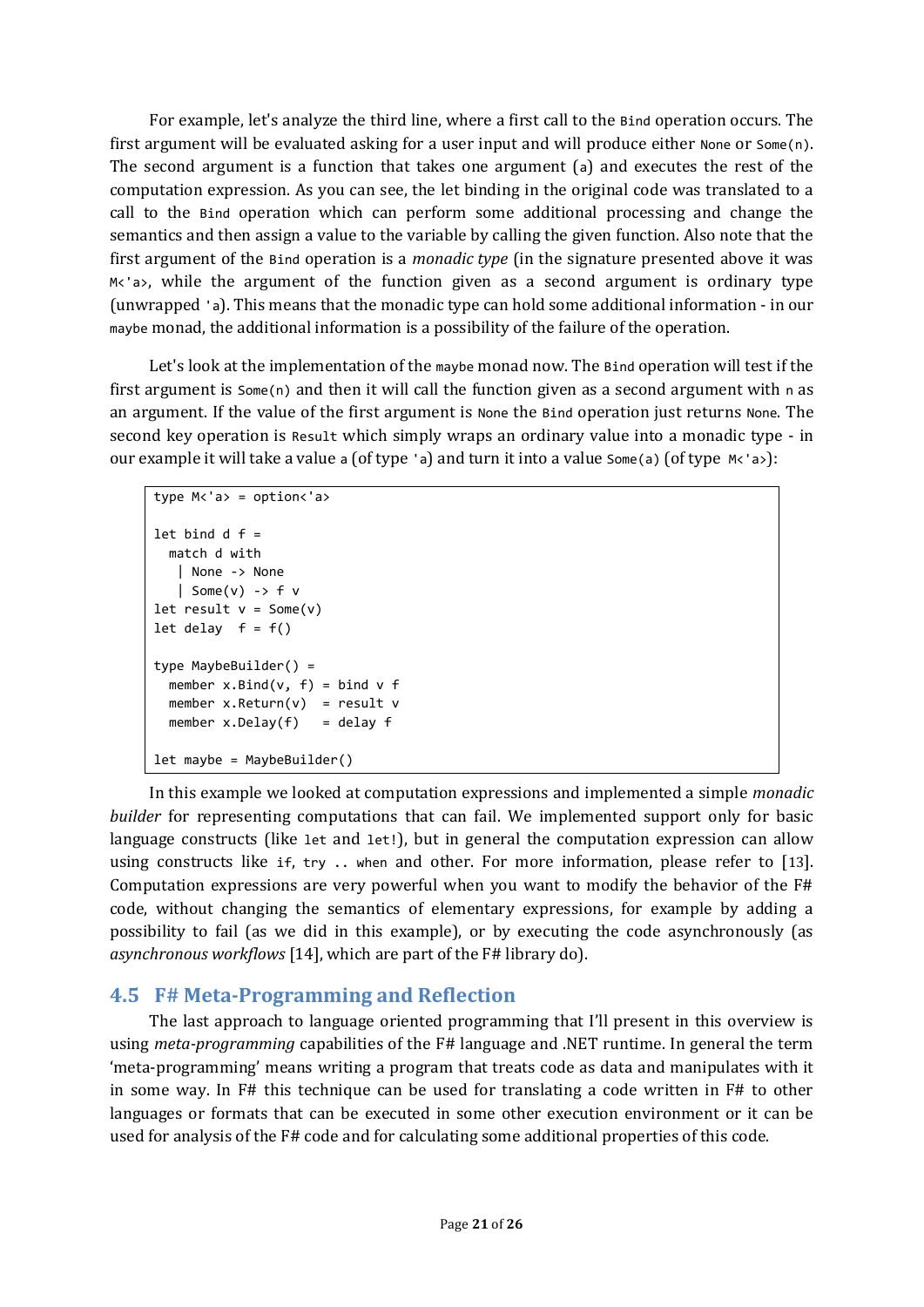The meta-programming capabilities of F# and .NET runtime can be viewed as a two separate and orthogonal parts. The .NET runtime provides a way for discovering all the types and top-level method definitions in a running program: this API is called *reflection*. F# *quotations* provide a second part of the full meta-programming support - they can be used for extracting an abstract syntax trees of members discovered using the .NET reflection mechanism (note that the F# *quotations* are a feature of the F# compiler and as such can't be produced by C# or VB compilers).

#### **.NET and F# Reflection**

The F# library also extends the .NET System.Reflection to give additional information about F# data types – for example we can use the F# reflection library to examine possible values of the Expr type (discriminated union) declared earlier:

```
> let exprTy = typeof<Expr>
   match Type.GetInfo(exprTy) with
   | SumType(opts) -> List.map fst opts
  | - \rangle [];;
val it : string list = ["Binary"; "Var"; "Const"]
```
An important part of the .NET reflection mechanism is the use of custom attributes, which can be used to annotate any program construct accessible via reflection with additional metadata. The following example demonstrates the syntax for attributes in F# by declaring Documentation attribute (simply by inheriting from the System.Attribute base class) and also demonstrates how a static method in a class can be annotated with the attribute:

```
type DocumentationAttribute(doc:string) =
   inherit System.Attribute()
   member x.Documentation = doc
type Demo =
   [<Documentation("Adds one to a given number")>]
  static member AddOne x = x + 1
```
Using the .NET System.Reflection library it is possible to examine members of the Demo type including reading of the associated attributes (which are stored in the compiled DLL and are available at run-time):

```
> let ty = typeof<Demo>
   let mi = ty.GetMethod("AddOne")
   let at = mi.GetCustomAttributes(typeof<DocumentationAttribute>, false)
   (at.[0] :?> DocumentationAttribute).Doc;;
val it : string = "Adds one to a given number"
```
#### **F# Quotations**

F# quotations form the second part of the meta-programming mechanism, by allowing the capture of type-checked F# expressions as structured terms. There are two ways for capturing quotations – the first way is to use quotation literals and explicitly mark a piece of code as a quotation and the second way is to use ReflectedDefinition attribute, which instructs the compiler to store quotation data for a specified top-level member. The following example demonstrates a few simple quoted F# expressions – the quoted expressions are ordinary typechecked F# expressions wrapped between the Unicode symbols « and » (alternatively, it is also possible to use  $\langle \emptyset \text{ and } \emptyset \rangle$ :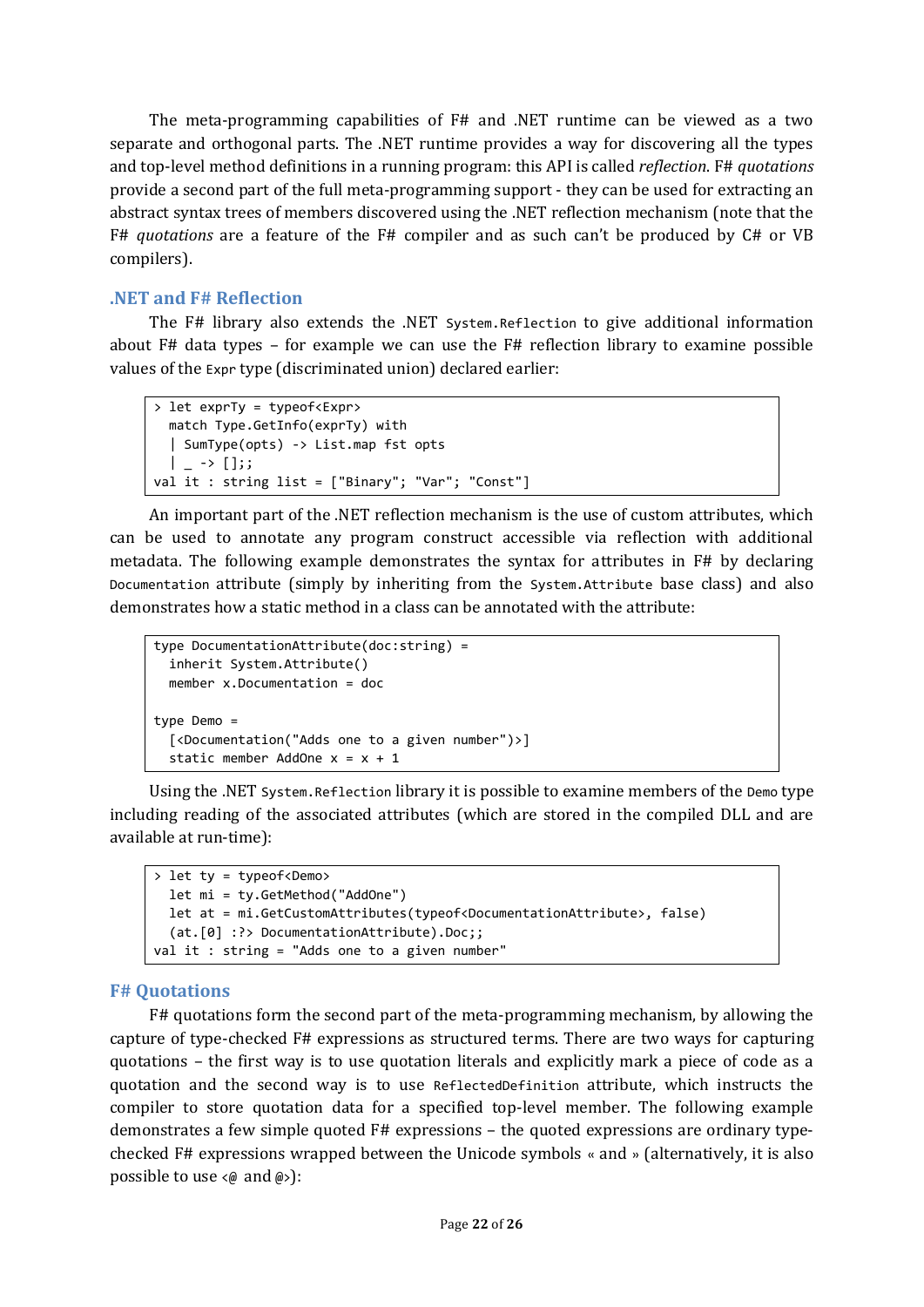```
> « 1 + 1 »
val it : Expr<int>
\rightarrow « (fun x -\rightarrow x + 1) »
val it : Expr<int -> int>
```
Quotation processing is usually done on the raw representation of the quotations, which is represented by the non-generic Expr type (however the type information about the quoted expression is still available dynamically via the Type property). The following example implements a trivial evaluator for quotations. GenericTopDefnApp is an active pattern that matches with the use of a function given as a first argument (in this example a plus operator); the Int32 pattern recognizes a constant of type int):

```
> let plusOp = « (+) »
  let rec eval x = match x with
     | GenericTopDefnApp plusOp.Raw (_, [l; r]) ->
         (\text{eval 1}) + (\text{eval r})| Int32(n) ->
          n
    | \rightarrow failwith "unknonw construct" 
val eval : Expr -> int
> let tst = « (1+2) + (3+4) »
   eval tst.Raw
val it : int = 10
```
#### **Quotation Templates and Splicing**

When generating quotations programmatically, it is often useful to build a quotation by combining several elementary quotations into a one, more complex quotation. This can be done by creating a *quotation template*, which is a quotation that contains one or more *holes*. Holes are written using the underscore symbol and define a place, where another quotation can be filled in the template. In the following example, we will look at a template that contains two holes and can be used for generating a quotation that represents addition of two values:

```
> open Microsoft.FSharp.Quotations.Typed;;
> let addTempl = \kappa + - »;;
val addTempl : (Expr<int> -> Expr<int> -> Expr<int>)
> addTempl « 1 » « 2*3 »;;
val it : Expr<int> = « op_Addition (Int32 1)
                           (op_Multiply (Int32 2) (Int32 3)) »
```
In this example, we first open a module Typed where the quotation functionality is implemented and on the second line, we create a quotation template addTempl. This template contains two holes and represents an addition of values that will be later filled in these holes. Note that the holes are typed, meaning that the values that can be filled in the template have to be quotations representing an expression of type int.

The F# quotations also provide mechanism for splicing values into the quotation tree, which is a useful mechanism for providing input data for programs that evaluate quotations. The operator for splicing values is the Unicode symbol  $(\S)$  as demonstrated in the following example,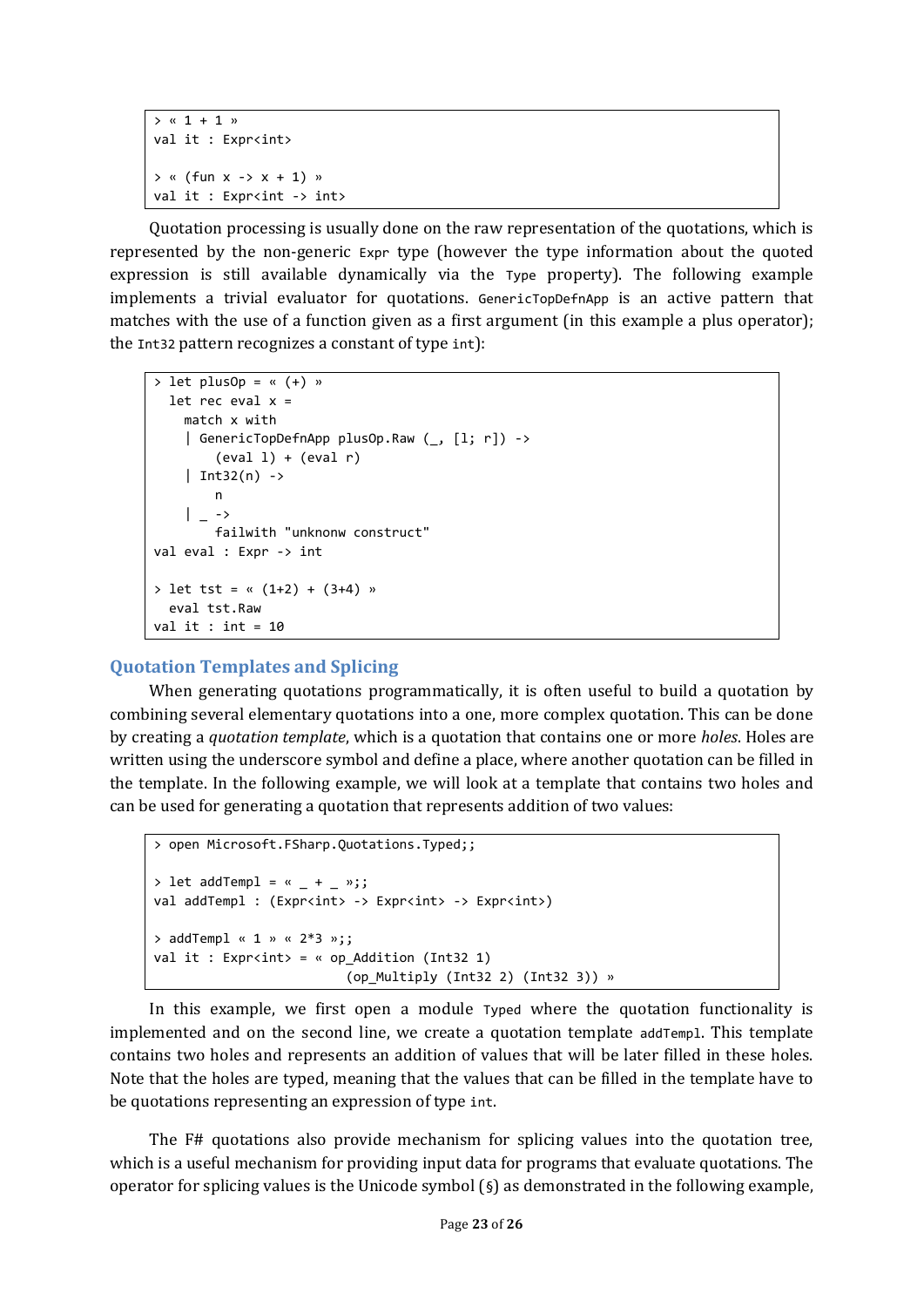where we use it for embedding a value that represents a database table (the  $\vert \cdot \rangle$  is a pipelining operator, which applies the argument on the left hand side to the function on the right hand side). This example is based on the FLINQ project, which allows writing database queries in F# and executing them as SQL queries on a database engine:

```
> « §db.Customers 
       |> filter (fun x \rightarrow x.City = "London")
       | > map (fun x \rightarrow x. Name) »
val it : Expr<Seq<string>>
```
In the raw representation, the spliced value can be recognized using the LiftedValue pattern, which returns a value of type obj, which can contain any F# value. Spliced values can be also created using a 1ift function, which has a signature 'a  $\rightarrow$  Expr $\left\langle \cdot \right\rangle$  and returns a quotation containing a single LiftedValue node. Together with quotation templates, the lift function can be used instead of the § operator mentioned earlier.

## **Quoting Top-Level Definitions**

The second option for quoting F# code is by explicitly marking top-level definitions with an attribute that instructs the F# compiler to capture the quotation of the entire definition body. This option is sometimes called *non-intrusive meta-programming*, because it allows processing of the member body (e.g. translating it to some other language and executing it heterogeneously), but doesn't require any deep understanding of meta-programming from the user of the library. The following code gives a simple example:

```
[<ReflectedDefinition>]
let addOne x =x + 1
```
The quotation of a top-level definition (which can be either a function or a class member) annotated using the ReflectedDefinition attribute is then made available through the F# quotation library at runtime using the reflection mechanism described earlier, but the member is still available as a compiled code and can be executed.

When a quotation represents a use of a top-level definition it is possible to check if this toplevel definition was annotated using the ReflectedDefinition attribute and so the quotation of the definition is accessible. This can be done using the ResolveTopDefinition function as demonstrated in the following example:

```
let expandedQuotation = 
   match (« addOne »).Raw with 
   | AnyTopDefnUse(td) -> 
       match ResolveTopDefinition(td) with
       | Some(quot) -> quot
       | _ -> faliwith "Quotation not available!"
  | \rightarrow failwith "Not a top-level definition use!"
```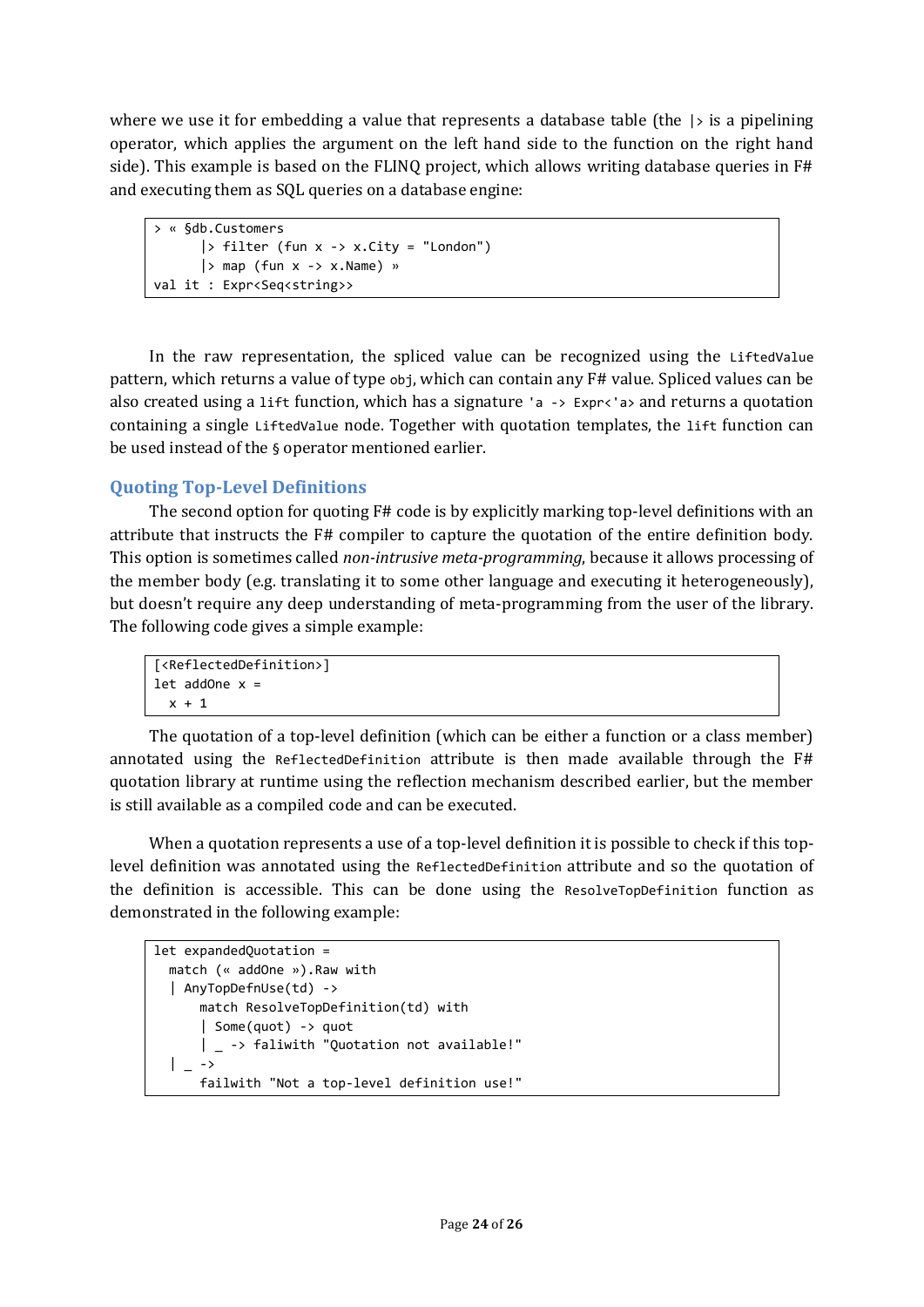#### **Using Active Patterns with Quotations**

As already mentioned, the programmatic access to F# quotation trees uses F# active patterns, which allow the internal representation of quotation trees to be hidden while still allowing the use of pattern matching as a convenient way to decompose and analyze F# quotation terms. Active-patterns can be also used when implementing a quotation processor, because they can be used to group similar cases together. In the following example we declare an active pattern that recognizes two binary operations:

```
let plusOp = \kappa (+) »
let minusOp = \kappa (-) »
let (|BinaryOp|)| > x = match x with
   | GenericTopDefnApp plusOp.Raw (_, [l; r]) -> Some("+", l, r)
   | GenericTopDefnApp minusOp.Raw (_, [l; r]) -> Some("-", l, r)
  \vert -> None
let rec eval x = match x with
   | BinaryOp (op, l, r) ->
      if (op = "+") then (eval 1) + (eval r)
         else (eval l) - (eval r)
  (* \ldots *)
```
In this example we declared BinaryOp active pattern, which can be used for matching a quotation that represents either addition or subtraction. In a code that processes quotations, grouping of related cases together by using active patterns is very useful, because you can define active patterns for all quotation types that your translator or analyzer can process, factor out all the code that recognizes all the supported cases and keep the translator or analyzer itself very simple.